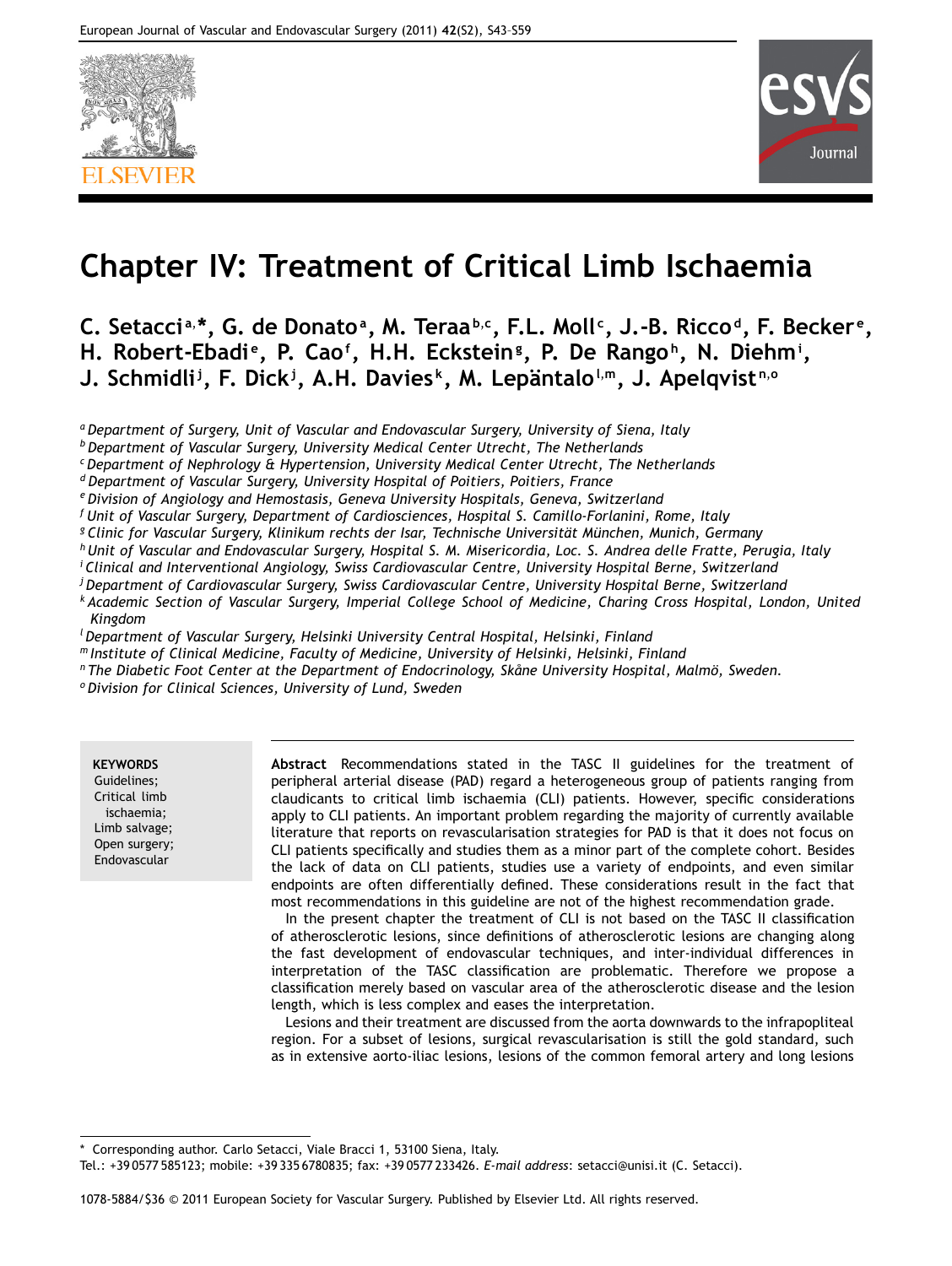of the superficial femoral artery (>15 cm), especially when an applicable venous conduit is present, because of higher patency and limb salvage rates, even though the risk of complications is sometimes higher than for endovascular strategies.

It is however more and more accepted that an endovascular first strategy is adapted in most iliac, superficial femoral, and in some infrapopliteal lesions. The newer endovascular techniques, i.e. drug-eluting stents and balloons, show promising results especially in infrapopliteal lesions. However, most of these results should still be confirmed in large RCTs focusing on CLI patients.

At some point when there is no possibility of an endovascular nor a surgical procedure, some alternative non-reconstructive options have been proposed such as lumbar sympathectomy and spinal cord stimulation. But their effectiveness is limited especially when assessing the results on objective criteria. The additional value of cellbased therapies has still to be proven from large RCTs and should therefore still be confined to a research setting.

Altogether this chapter summarises the best available evidence for the treatment of CLI, which is, from multiple perspectives, completely different from claudication. The latter also stresses the importance of well-designed RCTs focusing on CLI patients reporting standardised endpoints, both clinical as well as procedural.

© 2011 European Society for Vascular Surgery. Published by Elsevier Ltd. All rights reserved.

# 1. Introduction

Recommendations stated in the TASC II guidelines for the treatment of peripheral arterial disease (PAD) regard a heterogeneous group of patients ranging from claudicants to critical limb ischaemia (CLI) patients. However, specific considerations apply to CLI patients. CLI is characterised by multi-level disease, high burden of comorbidity and limited life span. Thus decision-making in revascularisation strategies in CLI differs substantially from that in patients with claudication as wound healing, limb salvage and maintained ambulation are different treatment aims than improved walking ability and there are often considerable time constraints. Long-term patency as such is probably of less importance. The choice of endovascular treatment may be supported by presence of major comorbidities and hence high risk for open interventions.

A minority of studies specifically addresses CLI, precluding optimal decision for this specific group of patients. Moreover, different outcome measures are reported in the scarce studies that specifically focus on CLI patients. Some studies address the success of the primary intervention, exemplified by primary patency rates, while others emphasise the clinical results, such as limb salvage rates. The former is of major importance to evaluate the success of the intervention per se and the latter seems to be more important from a patient's perspective. So, in our opinion both should be reported in clinical studies and in a more standardised fashion as well.<sup>1</sup> An important problem related to the use of limb salvage as a measure of treatment success is that it is a composite endpoint affected by a variety of factors besides the revascularisation procedure per se. Therefore it is a valid endpoint only in randomised controlled trials. From a larger perspective, amputation-free survival has been suggested to be the most important endpoint for therapeutic studies on CLI.2

Most publications so far have been case series, cohort studies or case-control studies. The availability of wellconducted randomised controlled trials in this field is limited and therefore most recommendations in these guidelines are based on a low level of evidence. This underlines the need for future research that specifically addresses CLI

in a prospective randomised-controlled fashion with wellcircumscribed standardised reported outcomes.

## 2. Aorto-iliac revascularisation

Aorto-iliac arterial occlusive disease (AIOD) may lead to CLI, especially if concomitant atherosclerotic disease of infrainguinal and/or below-the-knee (BTK) arteries is present.

Surgical repair with aorto(bi)femoral bypass grafting or aorto-iliac endarterectomy has proven effective in alleviating ischaemic pain and providing good long-term patency. Aorto(bi)femoral bypass is the most efficient procedure in case of diffuse aorto-iliac disease but carries substantial risk of peri-operative mortality, morbidity and delay in return to normal activities.

An alternative approach is represented by endovascular techniques that include angioplasty, stents, stent-grafts, and plaque debulking, which offer both good clinical and procedural results and have lower procedure-related morbidity and mortality.

There are no RCTs directly comparing surgical vs. endovascular treatment of AIOD. As a result, the selection of the optimal approach for a patient with aorto-iliac occlusive disease should be based on several variables, including an assessment of the patient's general condition and extension of the disease.

#### 2.1. Surgical treatment of AIOD

Anatomical open surgical arterial reconstructions for treatment of AIOD are: aortofemoral bypass (AFB), iliofemoral bypass (IFB), aorto-iliac endarterectomy (AIE). In rare cases a further alternative is an extra-anatomic reconstruction by descending thoracic aortofemoral bypass (DTAF).

Aorto(bi)femoral bypass is generally the preferred treatment for diffuse aorto-iliac disease in patients who are acceptable surgical candidates. Proximal anastomosis is generally performed in an end-to-end or end-to-side fashion at the level of the infrarenal aorta, without important differences between the two techniques.<sup>3</sup> The simplest procedure that maintains adequate pelvic and colonic blood supply, according to angiographic findings, should be selected. The use of knitted gelatine-coated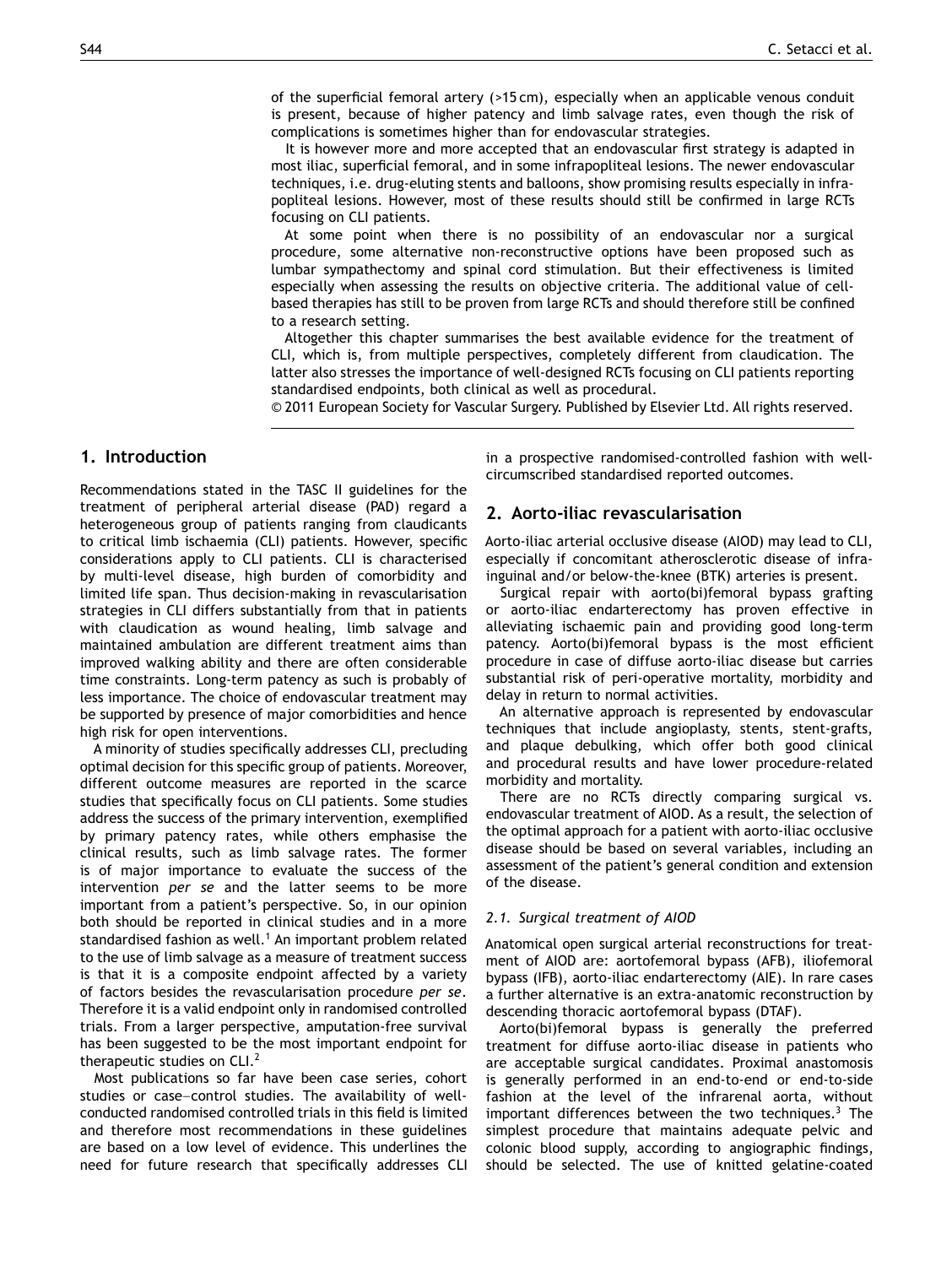polyester, knitted collagen-coated polyester or stretch polytetrafluoroethylene (PTFE) has been reported with comparable results in terms of primary and secondary patency and long-term complication rates. $4-6$  A MEDLINE (1970––2007) and Cochrane Library search for articles that report results of different open-surgical approaches for arterial reconstruction for AIOD was recently published. Studies reporting long-term primary patency data following open anatomical repair of AIOD were included, for a total of 5738 patients treated by AFB, 778 by IFB and 1490 by AIE.<sup>7</sup> The operative mortality rate for AFB, IFB and AIE was 4.1%, 2.7% and 2.7%, respectively  $(p < 0.0001)$ , while the systemic morbidity rate was 16% for AFB, 18.9% for IFB and 12.5% for AIE ( $p < 0.0001$ ). In a sub-analysis according to clinical presentation, the 5-year primary patency in case of CLI was 79.8%, 74.1% and 81.7% for AFB, IFB and AIE, respectively  $(p = 0.06)$ , significantly worse in comparison to 5-year patency rates for patients with intermittent claudication ( $p < 0.0001$ ).

All three anatomical techniques for open-surgical aortoiliac reconstructions were equally effective in terms of primary patency rates, but AIE appears to be associated with significantly lower operative mortality and systemic and local complication rates compared to the two bypass procedures. This can probably be explained by the fact that AIE is utilised predominantly for localised aorto-iliac disease and AFB and IFB may be used for more extensive disease.

DTAF is predominantly reserved for patients in whom the aforementioned reconstructions are unsuitable and is associated with higher operative mortality and graft-related complication rates and lower 5-year patency rates than the other three techniques. $7-9$ 

## Recommendations

Aorto(bi)femoral bypass is generally the preferred treatment for diffuse aorto-iliac disease in patients who are suitable surgical candidates. (Level 2a; Grade B)

Aorto-iliac endarterectomy is to be recommended for patients with suitable occlusive lesions as it appears to be associated with significantly lower operative mortality and systemic and local complication rates compared with bypass procedures. (Level 4; Grade C)

Descending thoracic aortofemoral bypass is to be reserved for patients that cannot be otherwise revascularised as it is associated with higher operative mortality and graft-related complication rates and lower patency rates. (Level 5; Grade D)

### 2.2. Laparoscopic repair

A variety of different techniques are encompassed in the term laparoscopic AIOD repair, including totally-laparoscopic repair, hand-assisted laparoscopic repair and roboticassisted laparoscopic repair. These are considered together for the purposes of these guidelines. Laparoscopic repair offers patients a third option for AIOD repair that provides the durability of an "open" sutured graft with a rapid recovery and reduced length of hospital stay.<sup>10,11</sup>

Currently, the role of laparoscopic repair remains limited and should be confined to centres with specific expertise in laparoscopic aortic repair. This is in part due to the requirements for advanced laparoscopic practice, and also

due to the steep learning curve for this procedure. It should be noted that the cardiac risk of laparoscopic procedures should be considered to be the same as for open repair.12 Procedures should initially only be conducted under supervision by someone experienced in laparoscopic aortic repair. Facilities to deal with emergency surgical conversion should be available at all times.

## Recommendation

The role of laparoscopic repair of AIOD remains limited, but in selected patients it might represent a third option for aorto-iliac atherosclerotic disease repair. (Level 5; Grade D)

### 2.3. Extra-anatomical bypass

Extra-anatomical arterial reconstructions such as axillo- (bi)femoral bypass and crossover femoral bypass are generally reserved for patients with increased comorbidities or a hostile abdomen. For isolated unilateral iliac artery occlusive disease, for which endovascular angioplasty failed or does not seem feasible, a crossover femoro-femoral bypass can be considered as effective as an aorto-femoral or iliofemoral bypass, but with less operative morbidity. Extraanatomical repair also allows to preserve the autonomic nerve fibres at the aortic bifurcation and has less influence on sexual function.

## Recommendation

Because of the relatively low patency rates, extraanatomical bypass should be reserved for patients who have no other alternatives for revascularisation. (Level 4; Grade C)

### 2.4. Endovascular treatment of aorto-iliac occlusive disease

There are no RCTs directly comparing surgical vs. endovascular treatment of AIOD, and therefore there is a lack of objective grounds on which the choice between the two techniques can be made.

In clinical practice, because of its minimal invasiveness, many clinicians consider endovascular therapy to be the firstline strategy, feasible and effective for the treatment of the majority of aorto-iliac atherosclerotic lesions. The technical success rate of angioplasty of iliac stenosis is nearly 100%, and the technique is also used to treat long-segment iliac occlusion. Unfortunately, CLI is seldom caused by limited aorto-iliac lesions but rather occlusive disease affecting multiple arterial segments. If focal lesions are identified, they mostly cause an inflow problem above infrainguinal occlusions in these patients.

## 2.4.1. Endovascular treatment of extensive aorto-iliac occlusive disease

A recent systematic review performed by Jongkind et al.<sup>13</sup> identified 19 non-randomised cohort studies reporting on 1711 patients with extensive AIOD. Although the lesions treated were described adequately, unfortunately no data on the indication were included. Technical success was achieved in 86-100% of the patients with extensive AIOD, defined as less than 30% residual diameter stenosis and/or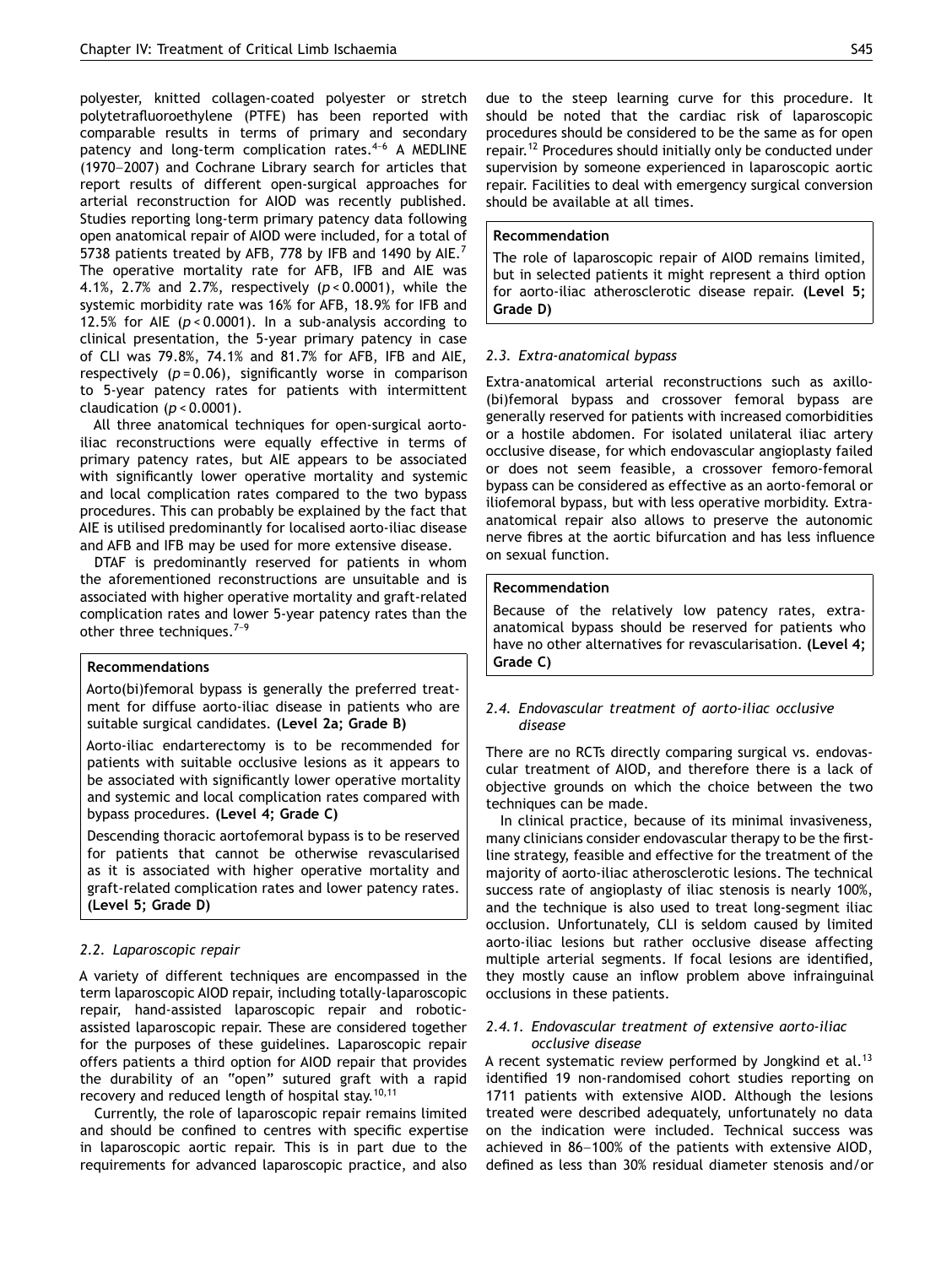a residual trans-lesion pressure gradient of less than 10 mmHg. Clinical symptom improvement was observed in 83––100% of the patients, and mortality ranged from 1.2% to 6.7%. Although a number of procedural or perioperative complications were reported, including distal embolisation, access-site haematomas, pseudoaneurysms, arterial ruptures, and arterial dissections, the majority could be treated using percutaneous or non-invasive techniques. Four- and 5-year primary and secondary patency after endovascular treatment of these extensive aorto-iliac lesions ranged from 60% to 86% and 80% to 98%, respectively.

In two studies retrospectively comparing endovascular therapy vs. open-surgical reconstruction for extensive AIOD, a significantly lower long-term primary patency was reported for endovascular therapy (69% vs. 93%,  $p = 0.013^{14}$  and 74% vs. 93%,  $p = 0.002^{15}$ ), while secondary patency did not differ significantly (89% vs. 100% and 96% vs. 96%). The applicability of these data on treatment decisions for CLI is affected by the low proportion of patients with CLI in these studies, 21%<sup>14</sup> and 40%.<sup>15</sup>

## Recommendations

Endovascular treatment can be considered a successful primary strategy for patients with aorto-iliac lesions, most often before or in conjunction with a distal revascularisation. Its major advantage is its less invasiveness, characterised by a lower operative morbidity-mortality. (Level 3a; Grade C)

Even though primary patency rates after endovascular therapy for extensive AIOD are inferior to those reported after surgery, re-interventions may be performed percutaneously. (Level 5; Grade D)

## 2.4.2. Plain balloon angioplasty vs. primary stenting

Although primary stenting has been proposed as more effective than plain balloon angioplasty for iliac atherosclerotic lesions, the evidence described in the literature does not allow clear conclusions.

The only RCT comparing the technical results and clinical outcomes of two treatment strategies (primary stenting or PTA followed by selective stenting when haemodynamic results were inadequate) concluded that patients treated with PTA and selective stent placement in the iliac artery had a better outcome for symptomatic success compared with patients treated with primary stent placement, whereas data about iliac patency, ABI, and quality of life did not support a difference between groups.<sup>16</sup> Notably, the trial was performed in a cohort of patients with lifestyle-limiting intermittent claudication.

Nonetheless, primary stenting is now preferred in most studies for extensive aorto-iliac lesions, considering the fact that primary stenting without pre-dilatation is considered to involve less risk of causing vessel rupture and/or distal embolisation.

### Recommendation

Angioplasty followed by selective stenting for PTA with inadequate result should be preferred for iliac artery occlusive disease. (Level 2; Grade B)

## 3. Infrainguinal disease

## 3.1. Common femoral artery (CFA)

Surgical endarterectomy of CFA lesions (CFE), isolated or within a hybrid setting, provides excellent 1- and 5-year patency rates of 93% and 91%, respectively, and secondary patency rates reaching 100%.<sup>17,18</sup> Ballotta et al. confirmed the excellent long-term patency of CFE with a patch in a cohort of 117 patients (40% CLI) with 7-year primary patency rates of 96%, assisted primary patency of 100%, and 100% limb salvage.19 An advantage of surgical treatment of atherosclerotic disease of the CFA is that it provides the potential to endarterectomise adjacent diseased segments of the deep femoral artery (DFA) and the proximal superficial femoral artery (SFA) or the opportunity for hybrid iliac or SFA recanalisation. It should be noted, however, that CFE per se can also worsen pathology of the SFA.

There are reports on treating CFA lesions with endovascular techniques as well, although with variable results. $20-24$ In particular the early reports on angioplasty of the CFA without stenting have been associated with relatively poor results.25 However, technical success rates of 100% of CFA angioplasty with primary stenting have been reported with acceptable mid-term outcome.<sup>26</sup> However, placing a stent in the CFA may increase risk of potential future surgical interventions and limit future access for endovascular revascularisation in this location. CFA stenting is likely to be an alternative for special indications and therefore RCTs comparing it with endarterectomy are hardly possible. It is further characterised by an increased risk of stent-strut fracture in this mobile segment of the arterial tree, due to repetitive hip flexion–extension and compression by the inguinal ligament.

### Recommendation

Endarterectomy of atherosclerotic disease of the common femoral artery provides excellent results with limited morbidity and mortality and is the standard treatment in this location. (Level 4; Grade C)

### 3.1.1. Hybrid procedures

Concomitant disease of the external iliac artery (EIA), DFA or SFA is commonplace in CLI. In patients in whom CFE is to be performed, the direct access via the CFA can offer the opportunity to simultaneously perform endovascular treatment of the adjacent diseased EIA or SFA. These hybrid procedures have been performed with promising results and acceptable patency rates.<sup>18</sup> Hybrid procedures of the aortoiliac segment will be discussed here and the infrainguinal hybrid procedures will be discussed in section 3.3 on treatment of the SFA.

Aorto-iliac hybrid procedures often combine CFA surgery or infrainguinal femoropopliteal bypass surgery with aortoiliac recanalisation, where the surgical part provides the access for the endovascular reconstruction of the diseased aorto-iliac segment. Initial technical success rates of hybrid aorto-iliac intervention generally approach 100% and peri-operative mortality rates are low.<sup>27-29</sup> Reported primary patency rates after hybrid procedures for aorto-iliac occlusive disease are probably somewhat lower than for sole endovascular interventions of the aorto-iliac segment, $29,30$ with 5-year primary patency rates of 60% for hybrid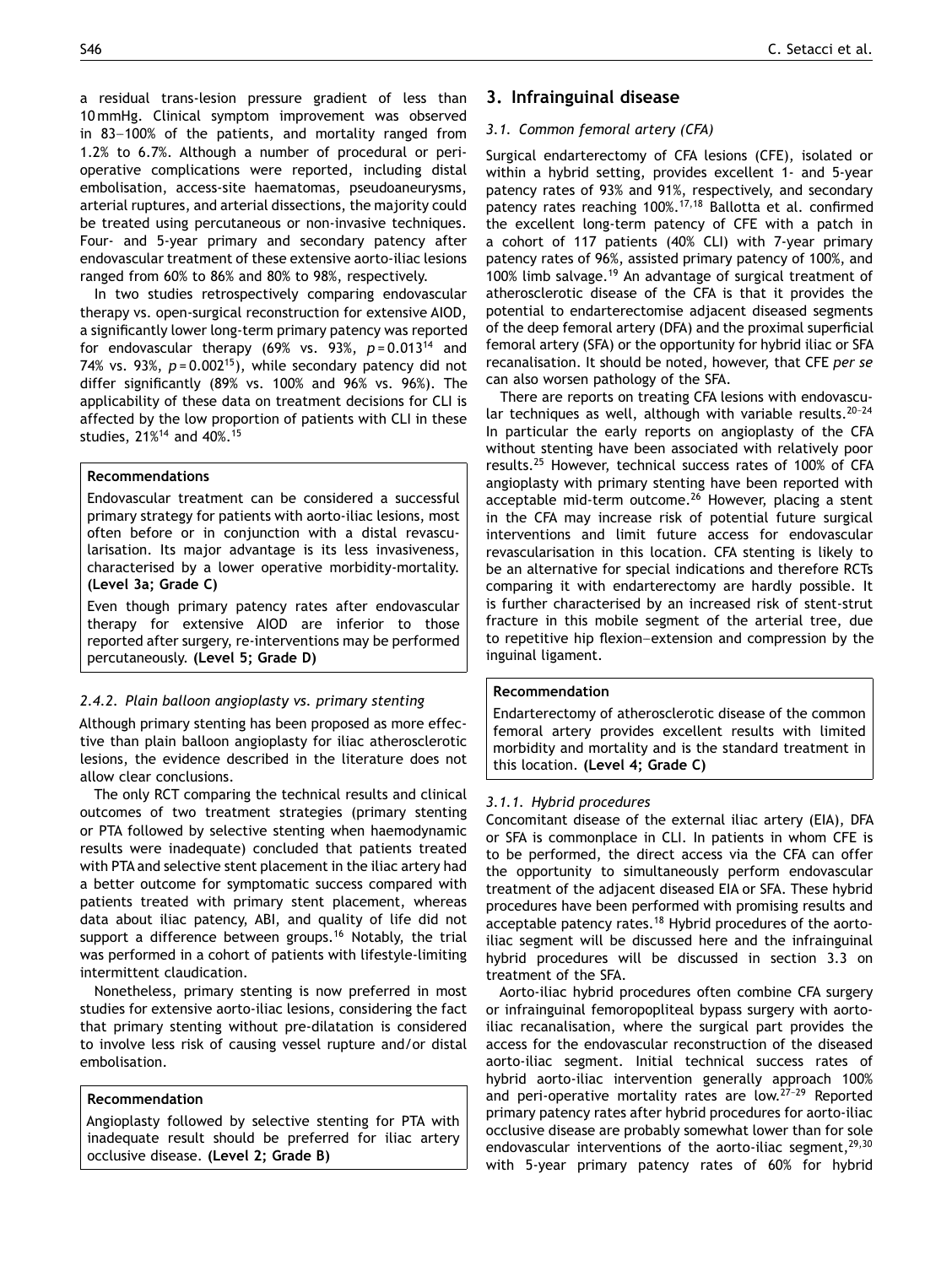procedures<sup>29</sup> and 4-year primary patency rates of  $68\%$ (65–71%) and 77% (72–81%) for PTA and PTA with stenting, respectively.31 Chang et al. showed improved patency rates for stent grafts compared to bare-metal stents.<sup>29</sup> A recent report by Dosluoglu and  $co$ -workers $32$  reports similar results of open, endovascular and hybrid techniques for patients with similar disease complexity and even better limb salvage rates in CLI patients with complex hybrid revascularisations (TASC C or D).

## Recommendations

Endovascular treatment of aorto-iliac occlusive disease in a hybrid fashion offers an acceptable alternative treatment in patients with aorto-iliac disease and concomitant common femoral artery disease that requires open surgery. (Level 3b; Grade C)

Stent grafts probably provide better results compared to bare-metal stents in the hybrid treatment of aorto-iliac occlusive disease. This should however be confirmed by future prospective studies. (Level 4; Grade C)

## 3.2. Deep femoral artery (DFA)

Profundoplasty is of limited value in the treatment of CLI, but can be considered in patients with stenotic lesions of the DFA and where restoration of continuous blood flow from the aorto-iliac tract to the SFA or popliteal artery is not an option. Limb salvage rates of profundoplasty have been reported to be 67% after 1 year<sup>33</sup> and 49% and 36% after 3 and 5 years, respectively.<sup>34-37</sup> Profundoplasty is rarely performed as an isolated procedure and can be performed with or without a patch based on the intra-operative judgment by the surgeon. Besides its role for potential limb salvage profundoplasty can be of value in preserving the knee joint when amputation is deemed inevitable.<sup>34</sup>

Studies on endovascular treatment of DFA obstructive disease have been mainly confined to relatively small case series, and long-term limb salvage rates are usually not reported.<sup>38-43</sup> Initial technical success rates of percutaneous DFA recanalisation range from 77% to 100%,<sup>44</sup> but long-term results seem less favourable.<sup>24,43</sup> However, more promising results of endovascular treatment of the DFA were published recently by Donas et al. in a selected group of patients (n = 15) with CLI with sufficient run-off vessels, in which 3-year primary and secondary patency rates were 80% and 86.7%, respectively, and limb salvage was 93%.45 Stenting of the DFA has also been reported, $26$  but stenting the DFA likely hampers potential future surgical interventions in this area.

## Recommendations

Revascularisation of the deep femoral artery can be considered in CLI patients without options for restoration of continuous blood flow from the aorto-iliac segment to the popliteal artery in conjunction with haemodynamically significant stenosis of the DFA. Based on currently available evidence, surgical profundoplasty is preferred over endovascular recanalisation, due to a relatively high rate of late failures of the latter. (Level 3b; Grade C)

Profundoplasty can be of additional value in preserving the knee joint when amputation is inevitable. (Level 4; Grade C)

In the present guideline, lesions of the SFA are not classified according to the TASC II guidelines,<sup>46</sup> though these are generally regarded as the standard method of classification in treating peripheral arterial disease. The definitions of atherosclerotic lesions are changing with the rapid development of mainly endovascular techniques and devices (TASC I vs. TASC II). Furthermore, the use of the TASC classification may be problematic due to considerable inter-individual differences in interpretation. $47-49$  However, since the widespread use of the TASC classification system in the past decades most studies used this method to classify lesions under investigation. Therefore the TASC classification is still mentioned repeatedly in this guideline, but is eliminated from the treatment recommendations. For future use in research and for treatment recommendations we propose a classification system based on lesion length instead of complex loco-anatomic descriptions of lesions as provided by the TASC classification.

## 3.3.1. Endovascular treatment

Endovascular treatment is increasingly considered as the first-line treatment for atherosclerotic lesions of the femoropopliteal segment. Yet, the success rate of endovascular treatment of femoropopliteal lesions depends on variables such as the presence of diabetes mellitus or chronic kidney disease, stenosis vs. occlusion, lesion length and crural run-off status,<sup>50</sup> factors which are often unfavourable in patients with CLI.<sup>51,52</sup> Despite excellent initial technical and clinical success rates of PTA of femoropopliteal artery stenoses in series studying the full range of peripheral arterial disease – most including less than 15% CLI patients – the data for CLI are far worse. This was illustrated by a metaanalysis of Muradin et al., $53$  which showed clearly inferior 3-year primary patency rates after recanalisation of SFA occlusions in CLI patients compared to claudicants.

Technical failure of angioplasty due to dissection or recoil has been largely reduced with the introduction of the bare metal stents,  $54$  but restenosis has remained a major problem precluding long-term benefit of stenting. Yet, a meta-analysis reported a 3-year patency rate of 58-68% in CLI patients.<sup>53</sup>

The self-expanding nitinol stents have further improved endovascular treatment of the SFA and provide more durable results than stainless steel (balloon-expandable) stents. $55-60$  Despite the fact that these studies mainly included claudicants (proportion of CLI patients 14-89%), results of self-expanding nitinol stenting seem beneficial in CLI patients as well. Primary nitinol stenting proved beneficial compared to PTA with provisional stenting especially for longer SFA lesions (average lesion length varying from  $9.8 \pm 5.4 \text{ cm}$  to  $20.35 \pm 9.46 \text{ cm}$ .  $61-65$  Limb salvage rates 36 months after stenting of the SFA in CLI patients have been reported to be  $67-75\%.66,67$ For lesions <5.0 cm in length the benefit of primary stenting is clearly more debatable as has been shown in a meta-analysis by Kasapis and colleagues, $68$ who showed no differences in restenosis rate and target vessel recanalisation, despite a higher immediate success rate for stenting compared to angioplasty alone.

Different studies have been published supporting endovascular treatment of long femoropopliteal (TASC C and D)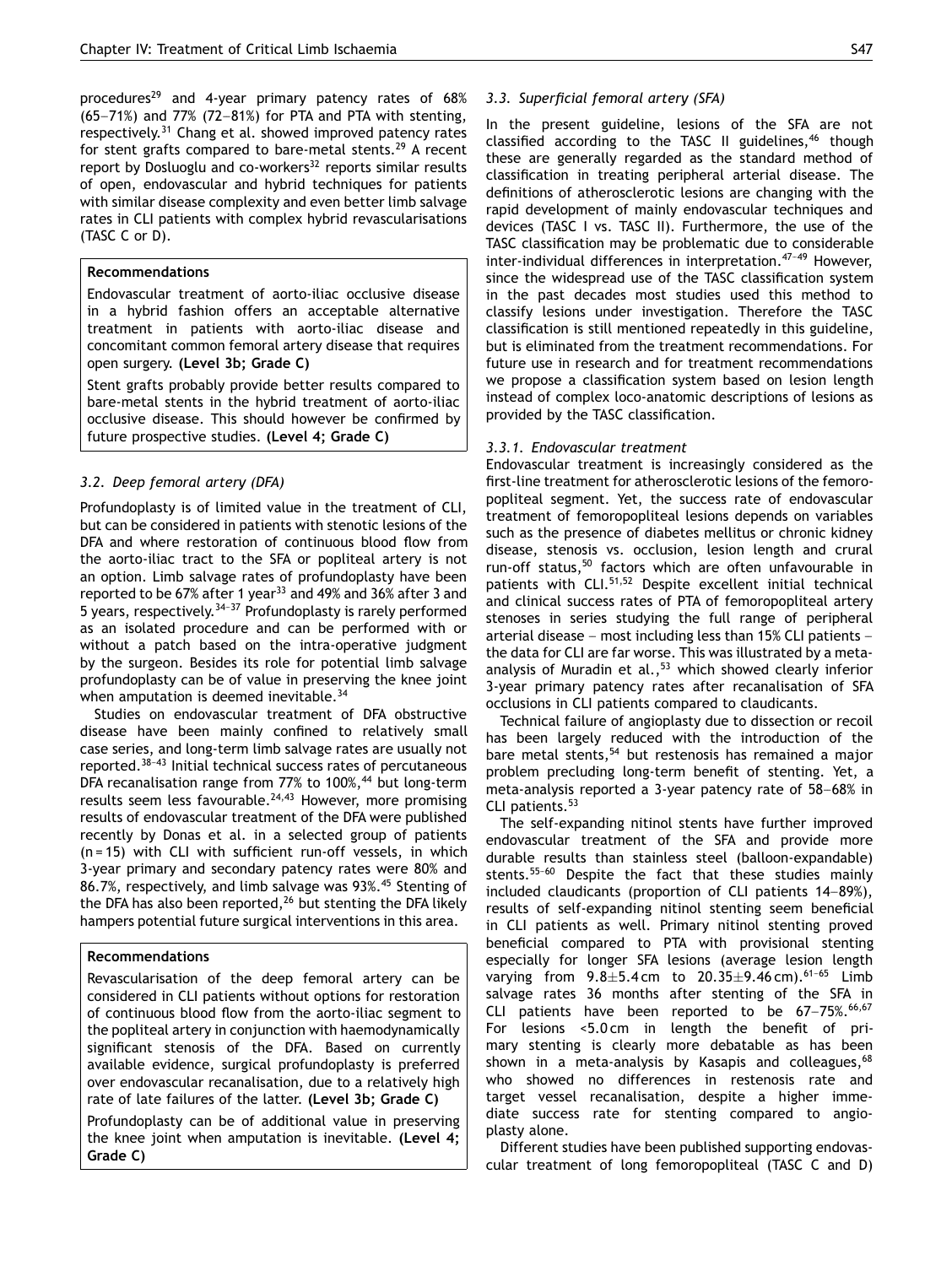lesions with or without stenting. Han and co-workers published their results of endovascular treatment stratified by TASC lesion type and showed that in 243 CLI patients limb salvage rates 24 months after endovascular treatment were 81.0 $\pm$ 12.9%, 81.1 $\pm$ 6.8%, and 71.9 $\pm$ 8.0% for TASC A + B, TASC C and TASC D lesions of the SFA, respectively.<sup>69</sup> Similar limb salvage rates were obtained by Taneja and co-workers in CLI patients with long-segment occlusions (average  $23.8$  cm, range  $10-39$  cm) treated with bare nitinol stents, however primary patency rates were rather low with 61.5% and 27% after 6 and 12 months, respectively.<sup>70</sup> These studies suggest that endovascular treatment of long femoropopliteal lesions can be  $-$  at least clinically successful.

The high restenosis rates of bare nitinol stents observed mainly in long atherosclerotic lesions of the SFA and the popliteal region provide the fertile soil for further technical innovations aiming at increasing patency rates. An important and promising innovation has been the stent graft (also referred to as covered stent, endograft, endoluminal bypass or thrupass). Most stent grafts are composed of nitinol stents covered with polytetrafluoroethylene (PTFE) and were developed to prevent restenosis due to intimal hyperplasia. Primary patency rates after 1 year for lesions <10 cm treated with PTFE stent grafts have been reported to be approximately 90% in CLI.<sup>71,72</sup> However, lower and considerably varying 1-year patency rates have been recorded for longer lesions of the SFA treated with PTFE stent grafts, ranging from approximately 48% to  $81\%,$ <sup>73-78</sup> and generally lower patency rates are observed in CLI patients and occlusive lesions. Despite a 69% primary patency rate at 3 years, Alimi et al. reported a 86% limb salvage rate in CLI patients treated with the PTFE stent graft for lesions with a mean length of 12.4 cm (range  $2.6 - 30.2$  cm).<sup>76</sup>

Studies directly comparing stent grafts with plain PTA or PTA with bare stents are very limited. Saxon et al. compared stent grafts (n = 97, 9% CLI) with PTA alone (n = 100, 12% CLI) in a randomised fashion for treatment of SFA lesions (stenosis or occlusions) up to 13 cm. In the stent graft group a higher technical success rate and 1-year primary patency rate of 65% vs. 40% ( $p = 0.0003$ ) was observed.<sup>79</sup> The preliminary results of the VIBRANT trial that compares angioplasty of long SFA lesions with either the PTFE stent graft or bare nitinol stenting do not show any differences regarding primary patency at 1-year follow-up; however, secondary patency at 1 year was somewhat higher in the stent graft group. The official mid-term (3 years) follow-up results are not yet available but could prove superiority of one of both treatment modalities. An FDA-approved heparinbonded version of the stent graft has been developed to improve patency rates. Future randomised trials still have to prove the efficacy and superiority of (heparin-bonded) stent grafts over bare nitinol stents.

There is one major concern of using covered stents, namely the potential loss of pre-existent collateral vessels with acute deterioration in case the stent graft occludes; however, this hypothesis is not yet confirmed by evidence.<sup>80</sup>

Another proposed strategy to prevent intimal hyperplasia is represented by drug-eluting stents (DES). The first piloting trials (SIROCCO I & II) comparing sirolimus-coated stents with bare nitinol stents in the SFA failed to show important and significant differences between the two treatment groups.<sup>81,82</sup> Currently there are two trials, which have not yet published their results, that study the paclitaxel-coated Zilver pTX stent (Cook Medical, Bloomington, Indiana, USA) and the everolimus-eluting Dynalink-E (Abbott Vascular, Abbott Park, Illinois, USA), the Zilver pTX trial and the Strides study, respectively. In the Zilver pTX trial patients with moderate to severe symptomatic femoropopliteal artery disease (lesions up to 14 cm; average lesion length 6.6 cm) were randomised to undergo either traditional PTA or PTA plus Zilver pTX stent deployment (n = 479). In the PTA group non-optimal (>30% residual stenosis or >5 mmHg pressure gradient) PTAs were again randomised to either subsequent deployment of a bare Zilver stent or the pTX version of the stent. The preliminary short-term results of the Zilver pTX trial are promising, with 12-month patency rates in the provisional stent group (after suboptimal PTA) of 89.9% and 73% for the Zilver pTX and bare Zilver stent, respectively ( $p = 0.01$ ). These results seem to be consistent and are confirmed by the 2-year follow-up data, where primary patency rates in the provisional stent group are 81.2% (n = 56) and 62.7% (n = 56) for the Zilver pTX and the bare-metal Zilver stent, respectively. On the other hand the Strides study (n = 106; mean lesion length  $9.0 \pm 4.3$  cm; 17% CLI patients) did not show any benefit of the everolimuseluting Dynalink-E stent compared to historical controls treated with a similar non-everolimus-eluting stent, both showing a primary patency of between 60% and 70% at 12 months, despite a promising 94±2.3% primary patency rate of the former.<sup>83</sup>

Since long complex lesions are usually present in CLI patients, successful endovascular recanalisation of the SFA can sometimes only be performed with subintimal angioplasty (SIA). SIA has been associated with high limb salvage rates between 85% and 90% at 1 year, even despite a low 50% 1-year primary patency rate.<sup>84</sup> These results were recently confirmed by Bolia et al. and Setacci et al. with primary success rates of 80% and 83.5% and limb salvage rates of 85% and 88% at 1 year, respectively.<sup>85,86</sup>

A major concern of the popularity of endovascular interventions, especially in complex lesions, is the potential alteration of the level for subsequent open procedures after failed endovascular intervention. Joels et al. have reported that the problem of alteration of the level of a subsequent open procedure after failed endovascular intervention is acceptable and even when the level alters it does not necessarily change clinical outcome.<sup>87</sup> They showed that only 23 out of the 276 patients subjected to endovascular recanalisation of the SFA presented with early failure of the procedure and that this altered the level of the subsequent open intervention in one third of the patients. Amputation due to early failure was necessary in only one patient (0.4%). However, they did not include TASC D lesions. In another study, by Gur et al., $88$  of the 192 patients who underwent PTA with primary stenting of the SFA, 69 stented arteries lost primary patency (over a 5-year period). In 10 patients open bypass was eventually required and the bypass level was changed in two of them. The risk of stent failure, loss of run-off vessels and necessity for open procedures was higher in the TASC C and D lesions. The fact that CLI patients are amenable to subsequent intervention (both open and endovascular) for limb salvage even after failed endovascular intervention is further supported by Ryer and colleagues.89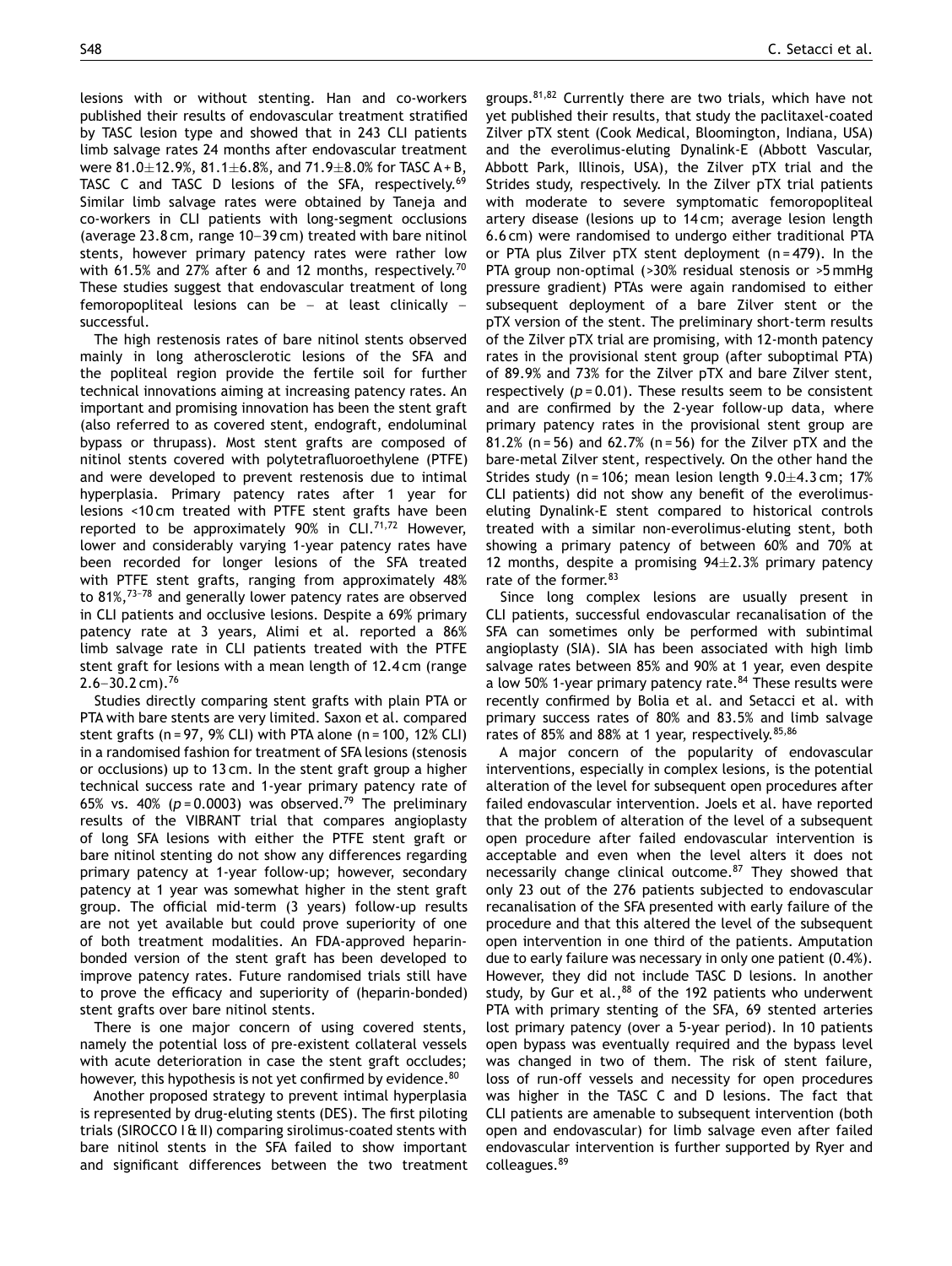### 3.3.2. Surgery

Bypass surgery has long been and still is the gold standard therapy in the treatment of long SFA lesions. The great saphenous vein is the best performing conduit for infrainguinal bypass surgery. Above-the-knee femoropopliteal bypass has a patency rate of 77.2% at 5 years in claudicants and 69.4% in CLI patients, when saphenous vein is used as a conduit. Autologous great saphenous vein bypass below the knee has similar long-term patency rates compared to above the knee bypass.<sup>90</sup> Limb salvage rates of 86.9%  $(\pm 7.6%)$ 2 years after non-reversed vein grafts in above-the-knee femoropopliteal bypasses have been reported for CLI.91 Venous conduits outperform prosthetic conduits irrespective of the material used (Dacron or PTFE). This also applies for arm vein conduits compared to prosthetic bypasses in CLI patients.<sup>92</sup>

The BASIL trial is the only randomised trial comparing a PTA-first vs. a bypass surgery-first strategy in patients with severe limb ischaemia; it showed no differences in amputation-free survival between bypass surgery and PTA. However, for patients with a more than 2-year survival after the initial intervention, patients randomised to bypass surgery showed higher overall and amputationfree survival. $93-95$  The superiority of femoropopliteal bypass procedures compared to femoropopliteal PTA in CLI patients, especially in the long-term, is supported by a retrospective study by Korhonen et al. which used a propensity score analysis to minimise bias.96 They showed considerable differences in favour of the bypass group (80.5% vein and 19.5% prosthetic graft) with 5-year limb salvage rates of 78.2% vs. 91.8% and survival rates of 49.2% vs. 57.1% for the PTA and bypass group, respectively. These results were still significant in the propensity score-matched pairs, with 5-year limb salvage rates of 74.3% vs. 88.2%  $(p = 0.031)$  for the PTA vs. the bypass group, respectively.

Bypass surgery has also been randomly compared with stent graft procedures. Kedora et al.<sup>75</sup> reported on 100 patients with SFA occlusive disease and symptoms ranging from claudication to rest pain, with or without tissue loss, who were randomised to PTA with one or more self-expandable stent grafts (n = 50) or prosthetic femoralpopliteal above-the-knee bypass (n = 50). The mean total length of artery stented was 25.6±15 cm. Both 1-year primary and 1-year secondary patency rates –– based on lifetable analysis –– were not significantly different between the two groups, with primary patency rates of 73.5% vs. 74.2% and secondary patency rates of 83.9% vs. 83.7% for the stent graft and bypass group, respectively. Neither did limb salvage between the two groups differ significantly. Severity of limb ischaemia (Rutherford classification) did not differ between the two groups; however, ischaemia showed a non-significant tendency to be more severe in the bypass group.<sup>75</sup> Later results from the same patient group showed a trend to lower patency rates for the stent graft group in the higher TASC II lesions (TASC C and D).78 Less favourable results for stent graft procedures were reported by Lepäntalo and co-workers in a prematurely terminated (due to disadvantageous outcome in the stent graft group) randomised multicentre trial comparing stent graft procedures and prosthetic bypass surgery for occlusions (TASC II B and C occlusions) of the SFA. $^{73}$  In contrast to the two other studies, which

mainly included patients with intermittent claudication and did not clearly reveal data on concealment of treatment allocation, Lepäntalo et al. only included CLI patients based on rigorous inclusion criteria and properly reported concealment. They reported substantial lower primary and secondary 1-year patency rates for the stent graft group vs. the bypass group, 46% vs. 84% and 63% vs. 100%, respectively. Overall the results of these studies still favour the use of femoropopliteal bypass vs. stent graft procedures in CLI patients with long SFA lesions, especially long occlusions. Future RCTs comparing these treatment modalities (and the heparin-bonded endograft) in specific subgroups of CLI patients are necessary to allow definitive conclusions on these therapies.

## 3.3.3. Hybrid procedures

Hybrid procedures combining CFA surgery or distal origin bypass surgery with angioplasty of the SFA is another possibility to treat lesions of the SFA. Hybrid procedures studied are highly heterogeneous, therefore no exact numbers can be provided on patency rates and limb salvage rates. Patency rates after hybrid procedures vary considerably, with 3-year primary patency rates as high as 84% and primary patency rates as low as 58% after 41 months follow-up.32,97,98 However, reported limb salvage rates 3 years after the intervention are over 80%.32,97,99

In a hybrid procedure it is also possible to perform remote superficial femoral artery endarterectomy (RSFAE). Patency rates of retrospective studies are promising so far, with patency rates of  $61-69\%$  at  $18-33$  months.<sup>100</sup> In the REVAS trial, RSFAE compared with above-knee bypass surgery has been studied for the treatment of TASC C and D lesions of the SFA. Primary patency rates after 1 year were 61% for RSFAE and 73% for bypass surgery, with similar secondary patency rates of 79%.101

## 3.3.4. Drug-eluting balloon, cryoplasty, cutting balloon, excimer laser

Drug-eluting balloons, successfully applied for angioplasty of coronary arteries, have not been widely studied in the femoropopliteal arteries. The available short-term data on the use of drug-eluting balloons for PTA of the femoropopliteal region are encouraging, however these studies have mainly focused on relatively short lesions and almost invariably address claudicants.<sup>102,103</sup> Longerterm follow-up and larger randomised trials are needed to clarify whether drug-eluting balloons can be beneficial in the long term and should include sufficient numbers of CLI patients to draw reasonable conclusions in this subset of patients.

No data exist on the direct comparison of cryoplasty, cutting balloons and excimer laser with conventional endovascular treatment in patients with CLI. Cryoplasty seems not beneficial in the femoropopliteal area.<sup>104,105</sup> Cutting balloons have a short design thereby limiting their use in long lesions of the SFA. Use of the excimer laser has been shown to be effective in CLI, $106,107$  however there is no evidence of superiority compared to conventional angioplasty or subintimal angioplasty in CLI.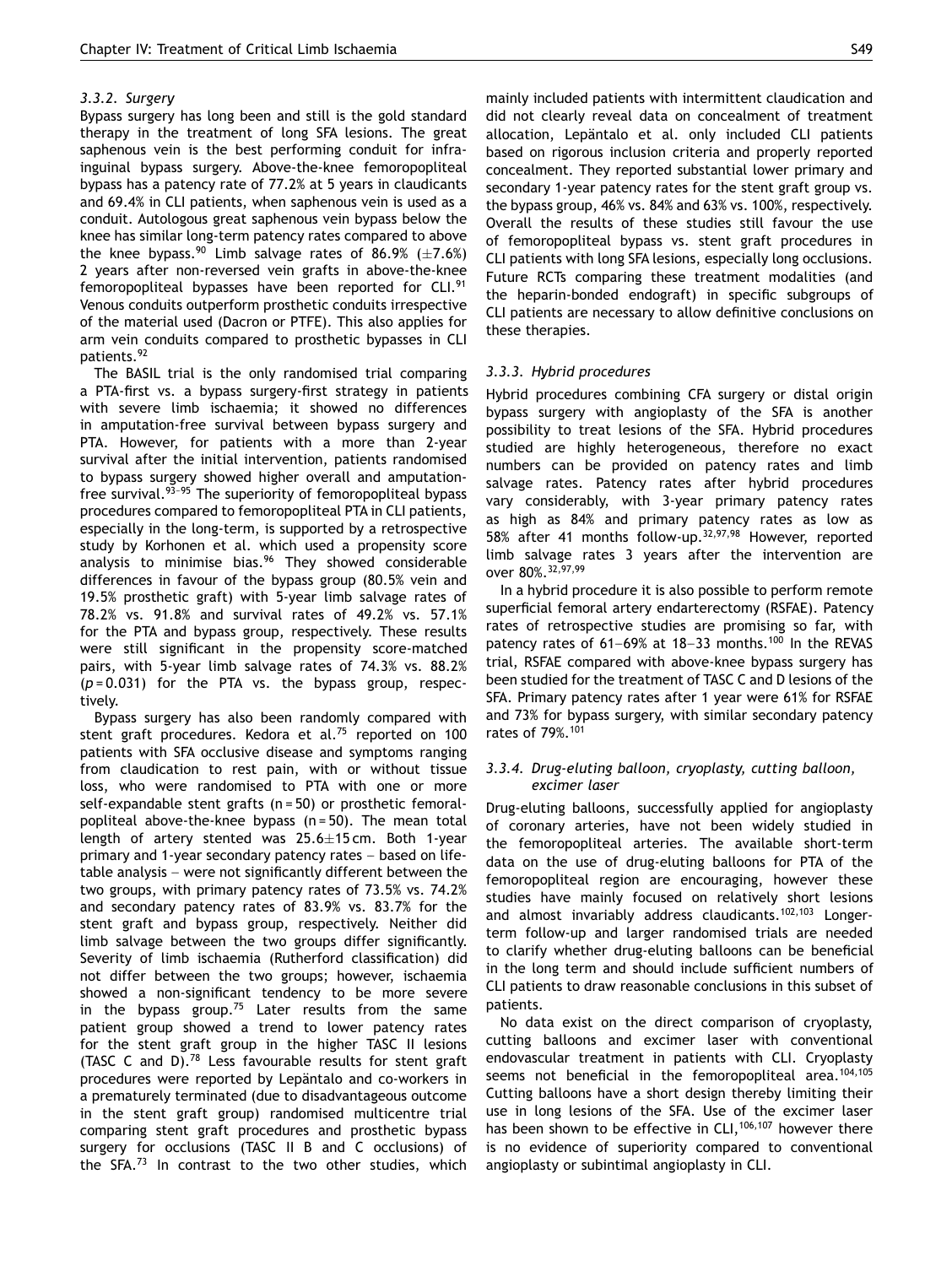## Recommendations

A new and simplified classification system for peripheral arterial disease lesions is needed to improve interindividual interpretation as this is problematic for the TASC classification. Therefore we would recommend a system based on lesion length to classify lesions for research applications and clinical management (EUSC classification; Fig. 1). Future research should prove the applicability and reproducibility of the classification and the additional value of a potential subdivision of stenotic vs. occlusive lesions. (Level 5; Grade D)

Short SFA lesions (<5 cm) are preferably treated with angioplasty. Stenting of short lesions should only be performed when suboptimal results are obtained with PTA alone. (Level 1a; Grade B)

The preferred treatment of intermediate SFA lesions (5––15 cm) is PTA with primary bare nitinol stenting. (Level 1b; Grade B)

The additional value of drug-eluting and PTFE stent grafts still has to be confirmed in CLI patients.

When autologous vein is available as a conduit, bypass surgery is the preferred treatment for long SFA lesions (>15 cm), especially in younger patients. Although the outcome after an endovascular first approach is equal in the short term to prosthetic bypass surgery for long SFA lesions in CLI patients, bypass gives better results in more fit patients and should be preferred in patients with estimated longevity >2 years. (Level 1b; Grade B)

In long SFA lesions (>15 cm) endovascular treatment (intraluminal or subintimal) with a stent graft seems acceptable when the patient's condition precludes an open procedure. The value of the heparin-bonded stentgraft has still to be confirmed. (Level 3b; Grade C)

Hybrid procedures are the preferred treatment modality irrespective of lesion length in high-risk patients not suitable for open bypass surgery or when no suitable vein is available if minimally open revascularisation is mandated, such as CFE. (Level 2b; Grade B)

# 4. Infrapopliteal disease

Despite the magnitude of the problem  $-$  currently greater than ever due to the increasing diabetic and ageing  $p$ opulation – unexpectedly little high-quality evidence exists in the literature to support a strategy paradigm in patients with CLI and infrapopliteal disease.

Several studies have demonstrated that surgical revascularisation is the standard treatment for limb salvage in patients with CLI due to atherosclerotic disease of infrapopliteal arteries, but endovascular interventions of infrapopliteal lesions represent a far less invasive option and are now considered a valid alternative to surgical bypass in many cases.

## 4.1. Surgical revascularisation for infrapopliteal lesions

Unfortunately, a detailed anatomical description of the disease and relative localisation of the treatment is rarely reported in RCTs and observational studies comparing different treatments for CLI, and no specific conclusion can be drawn for patients with isolated infrapopliteal disease.

The PREVENT III study<sup>108</sup> was a prospective, randomised, double-blinded, multi-centre phase III trial of a novel molecular therapy (edifoligide; E2F decoy) to prevent vein graft failure in patients undergoing infrainguinal revascularisation for CLI, reporting a peri-operative mortality rate of 2.7%, primary and secondary graft patency rates of 61% and 80%, and 1-year limb salvage and survival rates of 88% and 84%, respectively. In the majority of the 1404 patients who underwent surgical bypass procedures (n = 914, 65%) the bypass was anastomosed at the tibial or pedal/plantar vessels distally, but no separate analysis of this subgroup was provided.

In the BASIL trial,  $93-95$  only 10% of distal bypass anastomoses were located distally to the popliteal artery. Moreover, the design of the trial included only patients considered suitable for both surgical and endovascular treatment, which means that very complex cases have been treated outside the scope of the trial (probably by surgical approach).

A set of suggested objective performance goals (OPG) for evaluating the results of new catheter-based treatments in CLI has recently been elaborated, based on evidence from RCTs of patients treated by surgical vein bypass. The patient-level data from three RCTs identified 838 patients with autogenous vein bypass. The primary efficacy endpoint, defined as freedom from perioperative (30-day) death or any major adverse limb event (amputation or major re-intervention) occurring within 1 year was 76.9%, and the primary amputation-free survival at 1 year was 76.5%. The authors suggest that these data should be considered the most suitable current framework for non-randomised comparisons, especially for evaluating outcomes after endovascular treatments for CLI. They also stress that risk stratification should be incorporated in design and reporting of studies since the CLI population is heterogeneous and the OPG thresholds differ substantially between the lower- and higher-risk procedures (based on clinical, anatomical and conduit characteristics).109

Although no RCTs have selectively studied the outcomes of different graft materials for the construction of bypasses to the infrapopliteal arteries, there is a large body of evidence that vein offers better results in comparison to other graft material. Both immediate and long-term patency benefit from the use of autologous great saphenous vein, whether in situ or reversed. Proximal (CFA, SFA or popliteal artery) and distal anastomoses (tibial and pedal arteries) of infrainguinal bypasses may vary, depending on the extent of the atherosclerotic disease. Since the proposal of the "short bypass principle" by Veith<sup>110</sup> in 1981, the use of more distal sites for the origin of the bypass have been recommended (popliteal-to-distal bypasses). The advantages include the reduction of groin dissection, the use of shorter graft material, and the decrease in operative time.

A meta-analysis<sup>111</sup> of popliteal-to-distal vein bypass grafts reported a 5-year primary graft patency rate of  $63\pm4\%$ , a secondary patency rate of  $70\pm5%$ , and a foot salvage rate of  $78 + 4%$ .

When the great saphenous vein is unavailable or unsuitable, alternative graft materials include autologous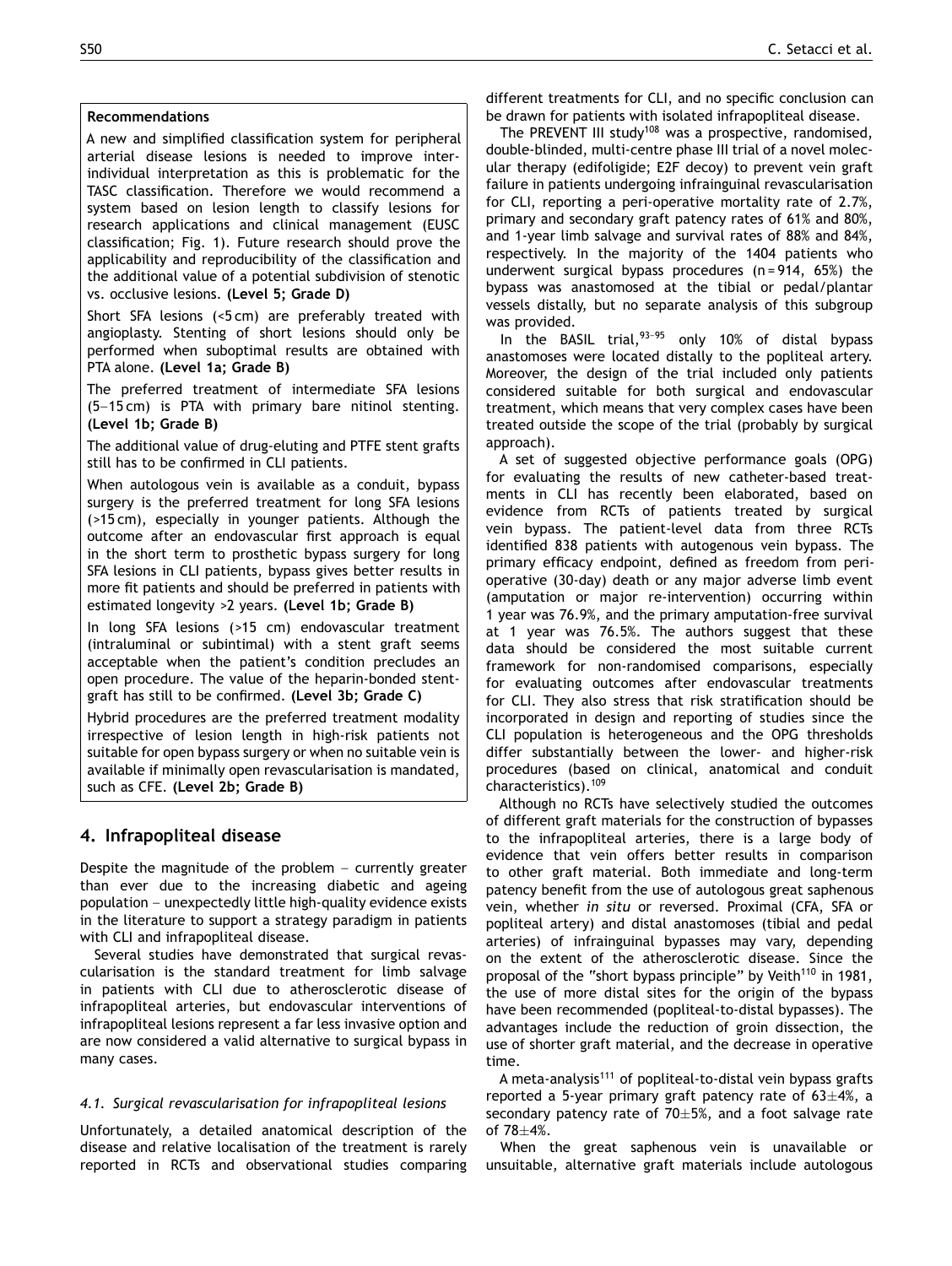

Fig. 1. EUSC classification for SFA lesions and treatment advice. In view of problems with the use of TASC guideline classification for atherosclerotic lesions –– mainly poor inter-individual interpretation and hence problematic interpretation of treatment results published in the literature –– we propose a simplified classification based on lesion length rather than based on complex loco-anatomic descriptions. Future research using this method has to prove its applicability and need for subclassifications, e.g., occlusive vs. stenotic lesions.

vein, allograft material (cryopreserved vein and arterial allograft) and synthetic material such as PTFE. A metaanalysis of allograft bypass grafting to infrapopliteal arteries<sup>112</sup> revealed a poor patency rate at 5 years (ranging from 19% to 30% for different grafts: cold-storage vein, cryopreserved arteries, umbilical-cord veins, and cryopreserved veins) and reduced rate of foot preservation (ranging from 55% to 60%).

Better results in cases of great saphenous vein absence come from the use of alternative autologous vein. Although this approach carries disadvantages such as the need to harvest vein from distal sites and construction of composite grafts, the meta-analysis of alternative autologous vein bypass grafts to infrapopliteal arteries<sup>113</sup> reported results far superior to those reported for non-autologous grafts. The 5-year pooled estimates were 46.9% for primary patency, 66.5% for secondary patency, and 76.4% for foot preservation. The radial artery (or arteries) can be used for limb-salvage revascularisation when no other valuable autologous veins are available. Only short case series have been reported in the literature, almost all in diabetic patients.114,115

The use of PTFE bypass to infrapopliteal arteries is associated with poor long-term outcomes. Random-effects meta-analysis<sup>116</sup> yielded 5-year pooled estimates of 31% for primary graft patency, 40% for secondary graft patency, and 56% for foot preservation. Outcomes were slightly higher for a series of PTFE grafts with adjunctive procedures at distal anastomoses (composite PTFE-vein grafts, patches, cuffs and arteriovenous fistulas), compared with a series of PTFE grafts only.

Combinations of popliteal-to-distal bypass and endovascular treatment of SFA lesions have also been reported $99,117$  to improve technical success and patency rate.

#### Recommendations

The great saphenous vein is superior to other materials and should be preferred in bypass grafting to infrapopliteal arteries. (Level 3b; Grade B)

When the great saphenous vein is unavailable or unsuitable, the use of alternative autologous vein grafts (single-segment or composite) is preferable to that of allograft bypass and PTFE bypass graft. (Level 4; Grade C)

### 4.2. Endovascular revascularisation

#### 4.2.1. Angioplasty

The primary aims of infrapopliteal angioplasty in CLI are to restore at least one straight line of blood flow to the ischaemic foot and to maintain the patency of the treated artery for as long as possible or at least as long as necessary to allow ulcer healing, pain relief and to avoid recurrence of CLI.

In the past, infrapopliteal angioplasty has been reserved for patients with short stenotic lesions or for patients who are poor candidates for bypass surgery, but in the last 5––10 years this technique has been used with increasing frequency, also for more complex lesions. Due to the evolution of techniques and the availability of dedicated materials, the endovascular first-line approach to below-theknee (BTK) vessels should be preferred over bypass according to some authors.<sup>118-120</sup>

Different endovascular approaches have been proposed, including ipsilateral, antegrade or contralateral retrograde femoral puncture, or more recently, retrograde anterior or posterior tibial puncture<sup>121,122</sup> or retrograde crossing through the pedal arch (pedal-plantar loop technique).<sup>123,124</sup>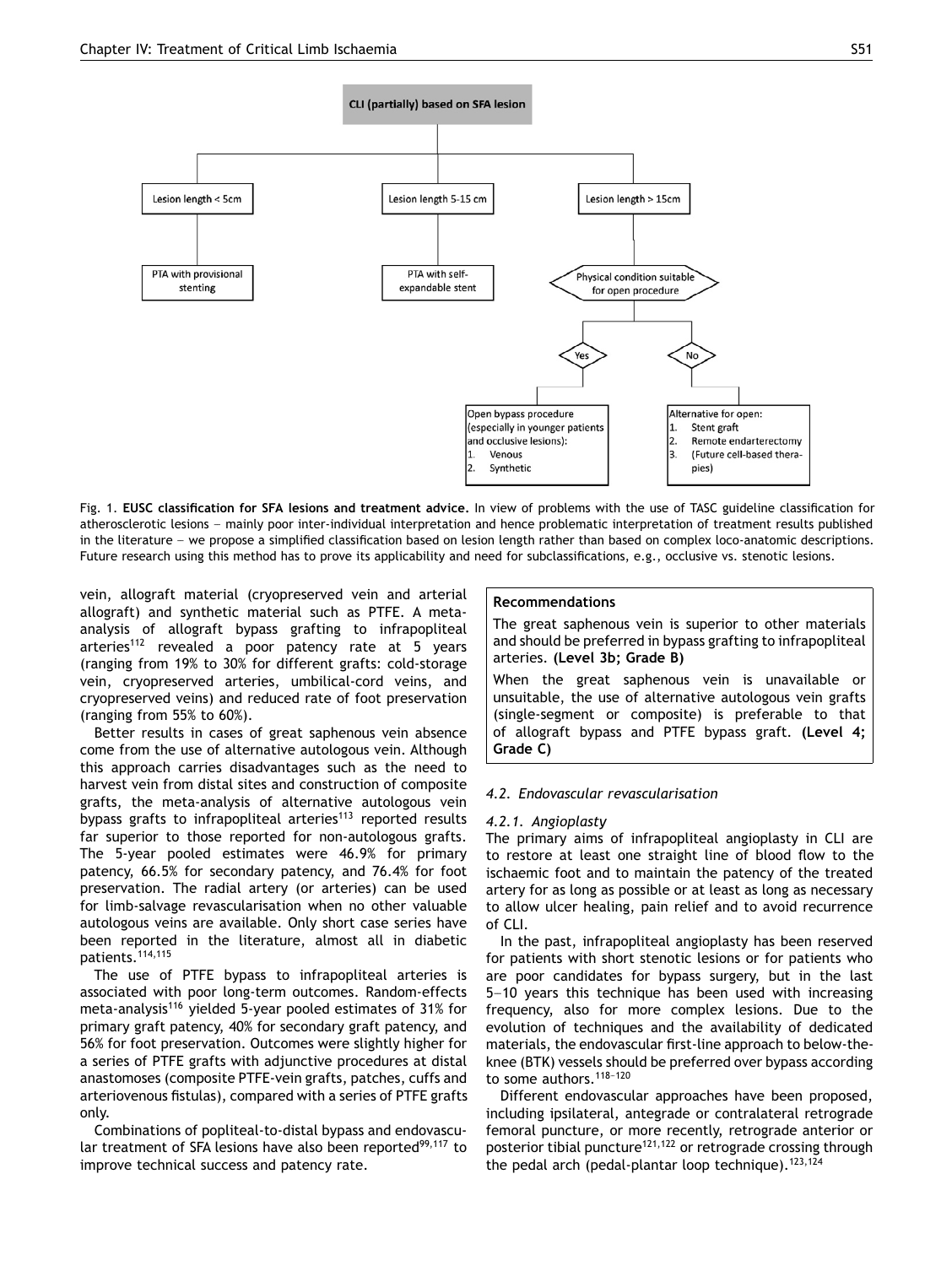Unfortunately, the level of evidence for endovascular treatment of BTK vessels is still low. Considering the absence of RCTs comparing surgical vs. endovascular techniques in patients with infrapopliteal disease, the most relevant data in the literature come from extrapolations of RCTs comparing the outcome of bypass and balloon angioplasty at different levels in patients with CLI and from the metaanalysis of retrospective case series where no biases were detected.

Another way to try to decrease bias in comparisons is to adjust differences by using propensity score analysis in large patient cohorts.<sup>125,126</sup> Recently, in a study cohort comprising 1023 patients treated for CLI with 262 endovascular and 761 surgical revascularisation procedures to their crural or pedal arteries were compared. In the overall series, PTA and bypass surgery achieved similar 5-year limb salvage (75.3% vs. 76.0%), survival (47.5% vs. 43.3%), and amputation-free survival (37.7% vs. 37.3%), indicating that when feasible, infrapopliteal PTA as a first-line strategy is expected to achieve similar long-term results to bypass surgery in CLI when redo surgery is actively utilised. In a subgroup of patients who underwent isolated infrapopliteal revascularisation, PTA was associated with better limb salvage (75.5% vs. 68.0%,  $p = 0.042$ ).<sup>127</sup> Additionally, in 584 consecutive patients aged at least 80 years treated with either PTA ( $n = 277$ ) or bypass surgery ( $n = 307$ ) for CLI irrespective of the level of infrainguinal revascularisation, PTA achieved better results than bypass surgery after 2 years (leg salvage: 85.4% vs. 78.7%,  $p = 0.039$ ; survival: 57.7% vs. 52.3%,  $p = 0.014$ ; amputation-free survival (AFS): 53.0% vs. 44.9%,  $p = 0.005$ ). Cox regression analysis showed that increased age [relative risk (RR) 1.05, 95% confidence interval [CI] 1.02-1.08], decreased estimated glomerular filtration rate (RR 0.99, 0.99-1.00), diabetes (RR 1.30, 1.04––1.62), coronary artery disease (RR 1.36, 1.05––1.75) and bypass surgery (RR 1.55, 1.24-1.93) were associated with decreased AFS. In 95 propensity score-matched pairs, limb salvage at 2 years (88% vs. 75%;  $p=0.01$ ) and AFS (53% vs. 45%;  $p = 0.033$ ) were significantly better after PTA. Classification and regression tree analysis suggested that PTA was associated with better 1-year AFS, especially in patients with coronary artery disease  $(63.8\% \text{ vs. } 48.9\%; p=0.008)$ . When feasible, a strategy of PTA first appears to achieve better results than infrainguinal bypass surgery in patients aged 80 years and older.<sup>128</sup>

Regrettably, the only major randomised trial comparing PTA vs. surgery for peripheral arterial occlusive disease (BASIL) included patients with infrainguinal rather than isolated infrapopliteal lesions and did not report details of the anatomic segments treated and relative outcomes. Consequently, no extrapolation of data is possible, which limits analysis of the results of angioplasty vs. surgery for patients with isolated crural disease.

In a recent meta-analysis of infrapopliteal angioplasty for CLI including a large number of case series, the pooled estimate of success was  $89.0 \pm 2.2$ % for immediate technical results, and the early mortality rate was 1.8%. The mid-term estimates of primary patency, secondary patency and limb salvage were assessed reliably until 36 months.<sup>129</sup> When compared to the results of the metaanalysis of popliteal-to-distal bypass graft, the durability of infrapopliteal angioplasty is limited, but the clinical benefit is acceptable because the limb salvage rate of 82% at

3 years is not inferior to that of surgical revascularisation, which underlines that limb salvage does not only depend on patency rates. Hence both patency rates and clinical success should be assessed when evaluating a treatment in CLI patients. Secondary interventions are much more frequent after endovascular treatment of infrapopliteal arteries. Repeated angioplasty attempts, which are not always innocuous, have some advantages over repeat bypass grafting, which is troublesome and not always feasible.

#### Recommendations

Endovascular treatment of infrapopliteal arteries has the potential to achieve similar limb salvage rates with less procedural morbidity and mortality than surgical bypass. Angioplasty as the first-line therapeutic modality for patients with CLI and infrapopliteal lesion is reasonable in the majority of cases, considering that the interventional procedure should not preclude future surgical intervention. (Level 4; Grade C)

Surgical treatment should be considered for more complex anatomical lesions of BTK vessels or in case of endovascular failure and persisting clinical symptoms of CLI. (Level 4; Grade C)

#### 4.2.2. Stenting

New endovascular techniques have been proposed to improve the results of plain angioplasty, including the use of bare metal stent (balloon-expandable and self-expanding stents), drug-eluting balloon and stent, cryoplasty, laser and atherectomy. The data for these new technologies still derive predominantly from a few small RCTs and from retrospective case series, with a limited number of patients and a relatively short clinical and instrumental follow-up.

Although the first use of stents for infrapopliteal lesions was reported more than 15 years ago, $130$  several concerns have been raised regarding their utilisation with respect to the risks of stent fracture, restenosis, thrombosis, and the possibly limited role of a focally acting endoprothesis in a diffusely diseased vessel.

4.2.2.1. Balloon-expandable stent: Fering et al.<sup>131</sup> were the first to demonstrate the safety and utility of primary stenting of infrapopliteal lesions using coronary stents, in a large retrospective series.

The first RCT on the topic was the InPeria trial published by Rand et al.<sup>132</sup> The trial was a European multi-centre randomised study that investigated carbon-coated stents (a 0.014-inch coronary balloon-expandable stent with a thin coating of 0.5 nm of polycrystalline carbon film to prevent thrombus formation) vs. balloon angioplasty in the infrapopliteal arteries. A total of 51 patients, with 95 lesions, were enrolled (PTA: 53 lesions in 27 patients; stent: 42 lesions in 24 patients). Inclusion criteria were isolated stenosis greater than 70% or occlusion of the tibial arteries, up to three lesions; and lesions up to 3 cm with a cumulative lesion length of 9 cm. Follow-up evaluation was performed with intra-arterial and/or CT angiography at 6 months by two double-blind observers. For the stent group, the cumulative primary patency at 6 months was 83.7% (70% restenosis threshold) and 79.7% (50% restenosis threshold). For PTA, the primary patency at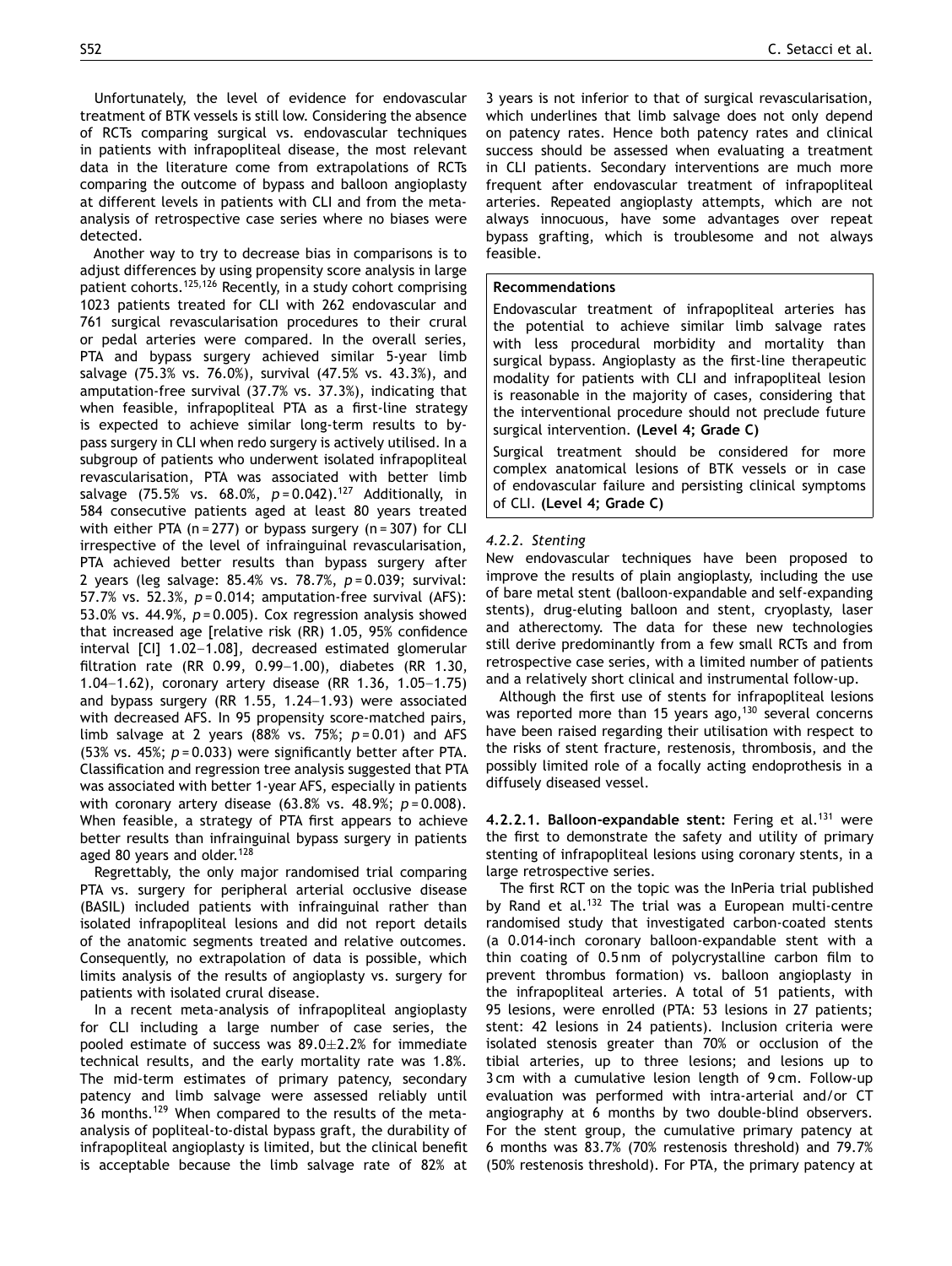6 months was 61.1% (70% restenosis threshold) and 45.6% (50% restenosis threshold) ( $p < 0.05$ ). Although the results at 6 months were superior in the stent group, 9-month clinical follow-up of an extended 88-patient group (InPeria II; 45 limbs with 69 lesions treated with PTA vs. 44 limbs with 62 lesions treated with Carbostents) showed similar levels of clinical improvement and limb salvage (96% vs. 91%, respectively) and similar 1-year patency rates of about 60%.133 Until now, longer follow-up data have not been available.

Other authors reported positive results of primary stenting using coronary balloon-expandable drug-eluting stents for infrapopliteal disease in small, non-randomised, singlecentre studies.<sup>134-138</sup> These studies show favourable clinical results for drug-eluting stents in the early follow-up period, with significantly higher angiographic patency and less clinically driven re-interventions compared to simple angioplasty or bare-metal stent. However, these results have to be interpreted with caution because these studies were small in size and had limited follow-up. Notably most of these studies were industry-sponsored.

More recently, data from three RCTs comparing new solutions for infrapopliteal atherosclerotic disease have been presented at international meetings<sup>139</sup> (although manuscript publications are still awaited). These trials have found that drug-eluting stents are superior to angioplasty, or bare metal stents, in below-the-knee revascularisation. In particular, the ACHILLES trial has shown better primary patency for sirolimus-eluting balloon-expandable stents in the infrapopliteal region compared to balloon angioplasty, and the YUKON and DESTINY trials have shown a similar benefit for drug-eluting stents below the knee (respectively, a sirolimus-eluting stent and an everolimus-eluting stent) as compared to a bare metal stent. However, no significant difference in limb salvage rate was observed.

Despite the encouraging results from these RCTs for drug-eluting devices in infrapopliteal vessels, it should be noted that several inclusion criteria present in the protocols restricted study enrolment to patients with limited manifestations of tibial atherosclerotic disease, including patients with claudication (Rutherford 3) and excluding patients with severe tissue loss (Rutherford 6).

Complete longer follow-up data including clinical endpoints and wound healing assessments are expected to be published in the near future.

#### 4.2.3. Self-expanding nitinol stents

The main restrictions of currently available bare or drugeluting balloon-expandable stent platforms for BTK vessels are the small lengths available and the vulnerability to external compression (especially in the distal third of the anterior and posterior tibial artery). This is the reason why the majority of available studies are limited to short focal infrapopliteal lesions up to 3 cm, which are not representative of typical long BTK lesions.

Long, thin-strut, low-profile, self-expanding nitinol stents designed and engineered specifically for the infrapopliteal arteries are now commercially available, but clinical data are still limited to small non-randomised studies.<sup>140-142</sup>

One RCT designed to compare PTA vs. self-expanding stent (The XXS –– Balloon Angioplasty Versus Xpert Stent in CLI Patients) in patients with infrapopliteal lesions has recently completed the recruitment (180 CLI patients and

A collaborative systematic review and meta-analysis<sup>143</sup> of clinical studies focusing on BTK stenting in patients with CLI identified 18 non-randomised studies including more than 600 patients. Data showed that bailout stenting of BTK vessels, performed with either balloon-expandable or self-expanding stents for suboptimal balloon dilation, was associated with satisfactory results up to a median of 12 months after treatment: binary in-stent restenosis occurred in  $25.7\%$  (95% CI 11.6–40.0%), primary patency in 78.9% (95% CI 71.8––86.0%), improvement in Rutherford class in 91.3% (95% CI 85.5-97.1%), target vessel revascularisation in 10.1% (95% CI 6.2-13.9%), and limb salvage in 96.4% (95% CI 94.7––98.1%). Subanalyses focusing on device type showed that balloon-expandable and self-expanding stents avoiding joint segments or pedal vessels perform similarly at early and midterm follow-up. In addition, the available data suggest superiority of sirolimus-eluting stents in comparison to bare metal stents in terms of primary patency and need for re-revascularisations.

#### Recommendation

Short, focal infrapopliteal lesions can be treated by drugcoated or drug-eluting stents, with improved patency rate. (Level 2b; Grade B)

4.2.3.1. Bioabsorbable stent: The possibility of not having a permanent metallic implant (bioabsorbable stent scaffold technology) has emerged as an exciting technology to combine mechanical prevention of vessel recoil with the advantages of long-term perspective. The bioabsorbable stent could permit the occurrence of positive remodelling with lumen enlargement to compensate for the development of intimal hyperplasia or new lesions.

The first published data with coronary application of an absorbable polymeric everolimus-eluting stent were very promising,<sup>144</sup> revealing a nearly complete elimination of both intimal hyperplasia and the need for re-interventions at 1 year.

Unfortunately, the same promising results have not been validated for BTK vessels. The prospective multi-centre randomised trial investigating infrapopliteal absorbable magnesium stents (AMS) vs. angioplasty (AMS-INSIGHT 1 trial)<sup>145</sup> indicated that the AMS technology can be safely applied, but it did not demonstrate efficacy regarding longterm patency over standard PTA in the infrapopliteal vessels. Data from 117 patients (147 CLI limbs) showed significantly higher binary restenosis rate at 6 months (68% vs. 42%,  $p = 0.01$ ) with a rate of lumen loss that was nearly doubled (1.4 vs. 0.7 mm,  $p = 0.001$ ). It should be noted that the AMS stent was not drug-eluting.

#### Recommendation

The current-generation absorbable metal stent does not show superiority in long-term patency over standard PTA in infrapopliteal vessels. Reliable stent design modifications are required, and further clinical trials should be performed before potential widespread application of the technology. (Level 1b; Grade B)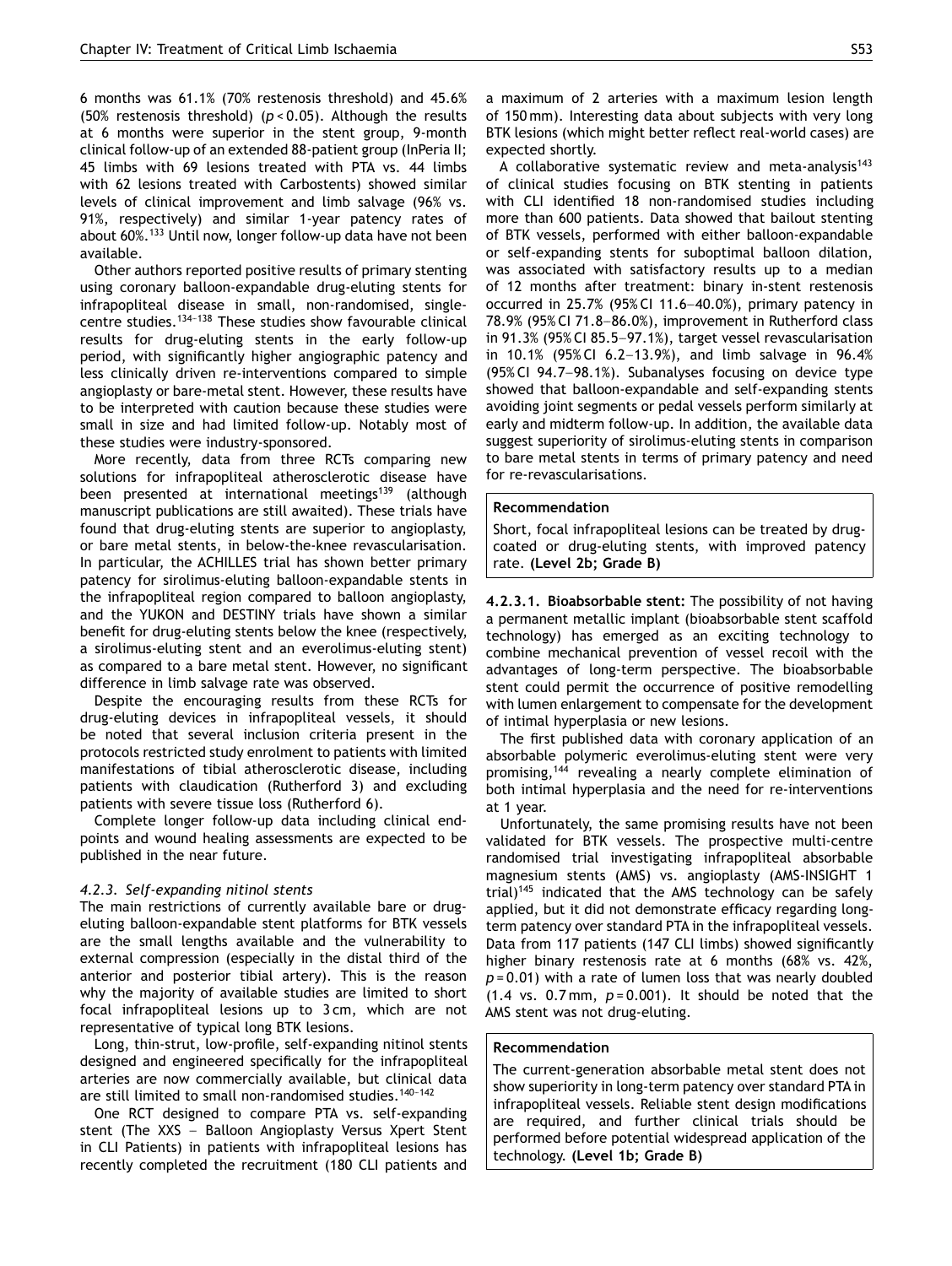## 4.2.4. Drug-eluting balloon

The concept of using a balloon catheter to directly deliver an antirestenotic drug at the site of arterial disease is of paramount interest. The plan to reduce the risk of restenosis without irreversibly modifying the structure of the vessel is a new interesting perspective, but limited clinical data are available.

Two different paclitaxel-coated balloon catheter systems are currently being compared to standard uncoated PTA balloon catheter for treatment of infrapopliteal lesion in a randomised fashion (INPACT-DEEP trial, PICCOLO trial, EURO CANAL trial).

Various angiographic and clinical efficacy measures will be evaluated to study whether paclitaxel-coated PTA balloons effectively inhibit restenosis of BTK arteries. Additionally, safety and tolerance of the drug-eluting device will be evaluated. No preliminary data are available.

It is likely that in the near future, the extent of the use of drug-coated balloons for BTK vessels in daily practice will be driven by the proof of their efficacy in reducing the restenosis rate and by the limitations of other available techniques. However, the clinical effectiveness of the drugeluting balloons should be of crucial importance in deciding whether or not to opt for the device.

## Recommendation

Drug-eluting balloon angioplasty is a promising technology for patients with CLI and infrapopliteal vessel lesions. However, prior to widespread clinical implementation, the results of pilot studies should be confirmed by RCTs with short- and long-term follow-up. (Level 4; Grade D)

# 5. Non-reconstructive option in CLI

### 5.1. Lumbar sympathectomy

Lumbar sympathectomy can be performed both chemically and surgically. Studies directly comparing lumbar sympathectomy to a conservative treatment in CLI patients are limited. The small number of randomised trials that have been conducted failed to show beneficial effects on hard endpoints like amputation rate, mortality or ankle-brachial pressure index.146,147 However, lumbar sympathectomy has a beneficial effect on subjective endpoints, such as relief of rest pain. The latter has consistently been confirmed in multiple cohort studies. These studies also suggest enhanced ulcer healing. Chemical and surgical lumbar sympathectomy seem to perform equally well<sup>148</sup> and can also be beneficial in diabetic patients.149

### Recommendation

Lumbar sympathectomy, either surgical or chemical, should not be considered an option to prevent amputation. However, chemical lumbar sympathectomy can be considered in CLI patients not amenable to revascularisation in order to relieve symptoms. (Level 2a; Grade B)

## 5.2. Spinal cord stimulation (SCS)

Spinal cord stimulation involves a technique where an implanted pacemaker activates the dorsal columns of the spinal cord with an epidural lead. Early studies have reported a potential role for the device in limb salvage in patients with CLI. However, a recent meta-analysis of randomised trials that have studied the effects of SCS failed to show a beneficial effect on amputation rate or mortality.150 It has been suggested that some subgroups could potentially benefit from SCS, but this could not be confirmed in the meta-analysis. Most randomised studies showed pain relief in the group treated with SCS compared to standard care.<sup>151</sup> However, complication rates are considerable (12%) and treatment costs are high.<sup>150,152</sup>

## Recommendation

Evidence is insufficient to recommend spinal cord stimulation in the treatment of CLI. (Level 1a; Grade A)

## 5.3. Gene and cell therapy

Regenerative medicine has raised much interest as a potential therapeutic strategy in patients with peripheral arterial disease, especially critical limb ischaemia. Both angiogenic gene and cell therapy have been studied in clinical context after promising results in animal experiments. Early piloting trials have been carried out for different gene-based therapies involving vascular endothelial growth factor (VEGF), fibroblast growth factor (FGF) and hepatocyte growth factor (HGF), and showed promising results. The subsequently performed larger trials have generally failed to confirm the promising findings of the pilot trials, therefore gene therapy is still confined to research settings.<sup>153</sup> For example, the large TAMARIS trial randomised 525 patients with CLI unsuitable for revascularisation to treatment with non-viral FGF1 or placebo (8 intramuscular injections in the ischaemic leg, four times with 2-week intervals).<sup>154</sup> The trial could not prove that FGF is effective in reducing major amputation or death and amputation in these patients.

Studies that investigate the potential use of cell-based therapies in CLI are very heterogeneous, with varying amounts of cells administered, different administration routes, different cell sources and cell types used. Recently, Fadini et al.<sup>155</sup> performed a meta-analysis of clinical studies using cell-based therapies in patients with peripheral arterial disease. These studies almost invariably show improvement of both objective and subjective endpoints; however, conclusions based on these studies are largely limited by the small size and mainly non-randomised design of these studies. Large randomised placebo-controlled trials focusing on clinically relevant endpoints are needed to confirm the promising results and to clarify the remaining questions surrounding cell therapy, such as preferred administration route and cell source.

### Recommendation

There are data to suggest promising potential of cellbased therapies in patients with CLI. However, prior to widespread clinical implementation, the results of pilot studies should be confirmed by large-scale randomised placebo-controlled trials. Until then, both cell and gene therapy should be confined to the research setting. (Level 5; Grade D)

# Conflict of Interest/Funding

None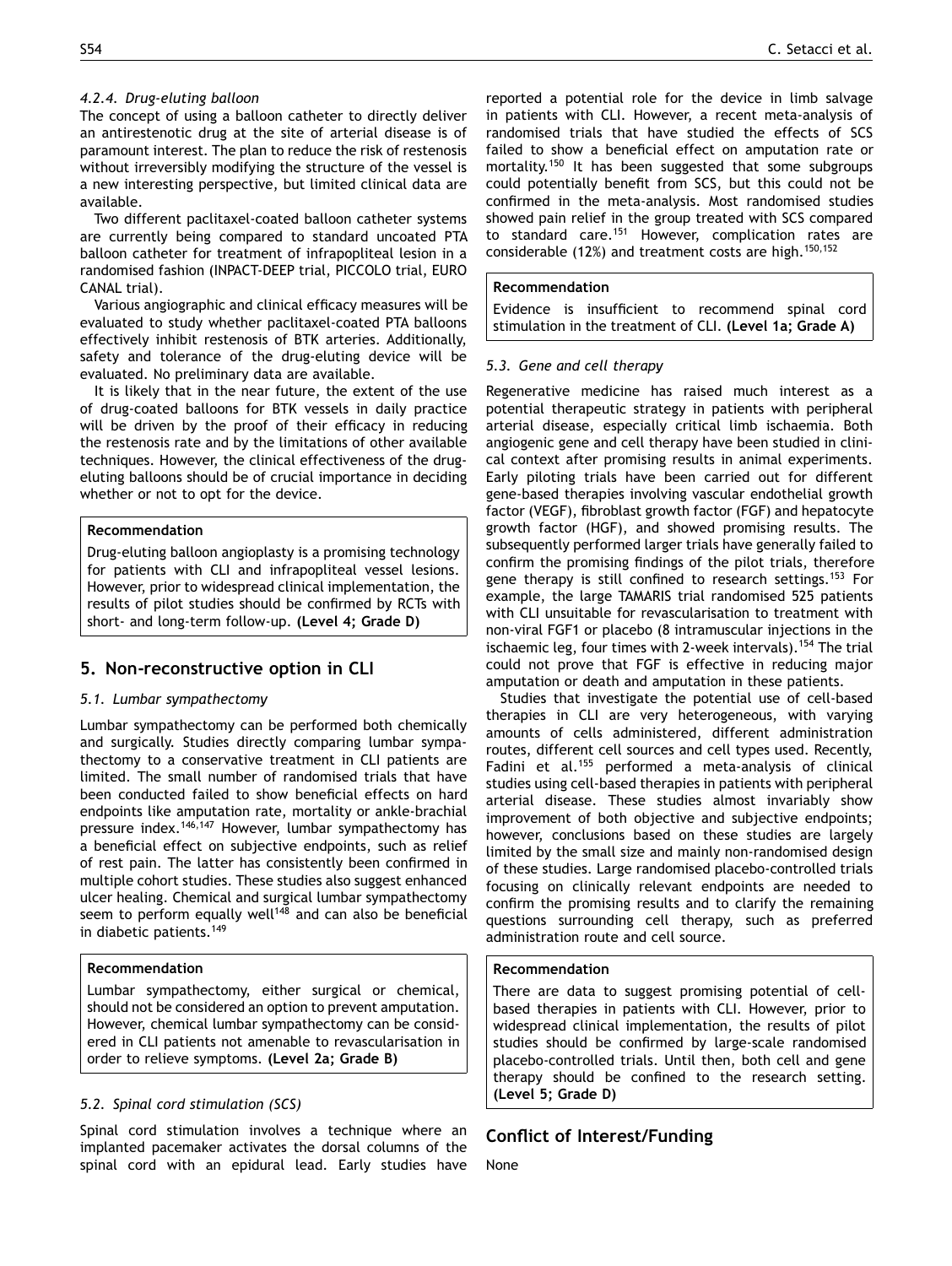## References

- 1 Diehm N, Baumgartner I, Jaff M, Do DD, Minar E, Schmidli J, et al. A call for uniform reporting standards in studies assessing endovascular treatment for chronic ischaemia of lower limb arteries. Eur Heart J 2007; 28:798-805.
- 2 Norgren L, Hiatt WR, Dormandy JA, Hirsch AT, Jaff MR, Diehm C, et al. The next 10 years in the management of peripheral artery disease: perspectives from the 'PAD 2009' Conference. Eur J Vasc Endovasc Surg 2010; 40: 375-80.
- 3 Mellière D, Labastie J, Becquemin JP, Kassab M, Paris E. Proximal anastomosis in aortobifemoral bypass: end-to-end or end-toside? J Cardiovasc Surg (Torino) 1990 Jan-Feb; 31(1): 77-80.
- 4 Prager MR, Hoblaj T, Nanobashvili J, Sporn E, Polterauer P, Wagner O, et al. Collagen- versus gelatine-coated Dacron versus stretch PTFE bifurcation grafts for aortoiliac occlusive disease: long-term results of a prospective, randomized multicenter trial. Surgery 2003;134:80-5.
- 5 Friedman SG, Lazzaro RS, Spier LN, Moccio C, Tortolani AJ. A prospective randomized comparison of Dacron and polytetrafluoroethylene aortic bifurcation grafts. Surgery 1995 Jan;117(1):7e10.
- 6 Meister RH, Schweiger H, Lang W. Knitted double-velour Dacron prostheses in aortobifemoral positionelong-term performance of different coating materials. Vasa 1998 Nov;27(4):236e9.
- 7 Chiu KWH, Davies RSM, Nightingale PG, Bradbury AW, Adam DJ. Review of direct anatomical open surgical management of atherosclerotic aorto-iliac occlusive disease. Eur J Vasc Endovasc Surg 2010;39:460––71.
- 8 Criado E, Johnson Jr G, Burnham SJ, Buehrer J, Keagy BA. Descending thoracic aorta-to-iliofemoral artery bypass as an alternative to aortoiliac reconstruction. J Vasc Surg 1992;15:550––7.
- 9 Schultz RD, Sterpetti AV, Feldhaus RJ. Thoracic aorta as source of inflow in reoperation for occluded aortoiliac reconstruction. Surgery 1986;100:635-45.
- 10 Kolvenbach R, Puerschel A, Fajer S, Lin J, Wassiljew S, Schwierz E, Pinter L. Total laparoscopic aortic surgery versus minimal access techniques: review of more than 600 patients. Vascular 2006;14:186-92.
- 11 Di Centa I, Coggia M, Cerceau P, Javerliat I, Alfonsi P, Beauchet A, et al. Total laparoscopic aortobifemoral bypass: short- and middle-term results. Ann Vasc Surg 2008;22:227-32.
- 12 Moll FL, Powell JT, Fraedrich G, Verzini F, Haulon S, Waltham M, et al.; European Society for Vascular Surgery. Management of abdominal aortic aneurysms clinical practice. Guidelines of the European Society for Vascular Surgery. Eur J Vasc Endovasc Surg 2011 Jan; 41 (Suppl 1): S1-58.
- 13 Jongkind V, Akkersdijk GJ, Yeung KK, Wisselink W. A systematic review of endovascular treatment of extensive aortoiliac occlusive disease. J Vasc Surg 2010 Nov; 52(5): 1376-83.
- 14 Hans SS, DeSantis D, Siddiqui R, Khoury M. Results of endovascular therapy and aortobifemoral grafting for Transatlantic Inter-Society type C and D aortoiliac occlusive disease. Surgery 2008;144:583––9.
- 15 Kashyap VS, Pavkov ML, Bena JF, Sarac TP, O'Hara PJ, Lyden SP, et al. The management of severe aortoiliac occlusive disease: endovascular therapy rivals open reconstruction. J Vasc Surg 2008;48:1451––7.
- 16 Klein WM, van der Graaf Y, Seegers J, Spithoven JH, Buskens E, van Baal JG, et al. Dutch iliac stent trial: long-term results in patients randomized for primary or selective stent placement. Radiology 2006;238:734-44.
- 17 Kang JL, Patel VI, Conrad MF, Lamuraglia GM, Chung TK, Cambria RP. Common femoral artery occlusive disease: contemporary results following surgical endarterectomy. J Vasc Surg 2008;48:872-7.
- 18 Schrijver AM, Moll FL, De Vries JP. Hybrid procedures for peripheral obstructive disease. J Cardiovasc Surg (Torino) 2010;51:833––43.
- 19 Ballotta E, Gruppo M, Mazzalai F, Da Giau G. Common femoral artery endarterectomy for occlusive disease: an 8-year singlecenter prospective study. Surgery 2010;147:268-74.
- 20 Johnston KW, Rae M, Hogg-Johnston SA, Colapinto RF, Walker PM, Baird RJ, et al. 5-year results of a prospective study of percutaneous transluminal angioplasty. Ann Surg 1987;206:403––13.
- 21 Silva JA, White CJ, Quintana H, Collins TJ, Jenkins JS, Ramee SR. Percutaneous revascularization of the common femoral artery for limb ischemia. Catheter Cardiovasc Interv 2004;62:230-3.
- 22 Cotroneo AR, Iezzi R. The role of "cutting" balloon angioplasty for the treatment of short femoral bifurcation steno-obstructive disease. Cardiovasc Intervent Radiol 2010;33:921-8.
- 23 Mathisen SR, Akesson M, Lindh M, Ivancev K, Resch TA. Kissing stents in the common femoral artery bifurcation for critical limb ischemia: technical description and report of three cases. Vascular 2007;15:211-4.
- 24 Baumann F, Ruch M, Willenberg T, Dick F, Do DD, Keo HH, et al. Endovascular treatment of common femoral artery obstructions. J Vasc Surg 2011;53:1000-6.
- 25 Johnston KW, Rae M, Hogg-Johnston SA, Colapinto RF, Walker PM, Baird RJ, et al. 5-year results of a prospective study of percutaneous transluminal angioplasty. Ann Surg 1987;206:403––13.
- 26 Stricker H, Jacomella V. Stent-assisted angioplasty at the level of the common femoral artery bifurcation: midterm outcomes. J Endovasc Ther 2004;11:281-6.
- 27 Nelson PR, Powell RJ, Schermerhorn ML, Fillinger MF, Zwolak RM, Walsh DB, et al. Early results of external iliac artery stenting combined with common femoral artery endarterectomy. J Vasc Surg 2002;35:1107-13.
- 28 Schneider PA. Iliac angioplasty and stenting in association with infrainguinal bypasses: timing and techniques. Semin Vasc Surg  $2003:16:291-9.$
- 29 Chang RW, Goodney PP, Baek JH, Nolan BW, Rzucidlo EM, Powell RJ. Long-term results of combined common femoral endarterectomy and iliac stenting/stent grafting for occlusive disease. J Vasc Surg 2008;48:362-7.
- 30 Klein WM, van der Graaf Y, Seegers J, Moll FL, Mali WP. Long-term cardiovascular morbidity, mortality, and reintervention after endovascular treatment in patients with iliac artery disease: The Dutch Iliac Stent Trial Study. Radiology 2004;232:491-8.
- 31 Bosch JL, Hunink MG. Meta-analysis of the results of percutaneous transluminal angioplasty and stent placement for aortoiliac occlusive disease. Radiology 1997;204:87-96.
- 32 Dosluoglu HH, Lall P, Cherr GS, Harris LM, Dryjski ML. Role of simple and complex hybrid revascularization procedures for symptomatic lower extremity occlusive disease. J Vasc Surg 2010;51:1425––35.
- 33 Towne JB, Bernhard VM, Rollins DL, Baum PL. Profundaplasty in perspective: limitations in the long-term management of limb ischemia. Surgery 1981;90:1037-46.
- 34 Rollins DL, Towne JB, Bernhard VM, Baum PL. Isolated profundaplasty for limb salvage. J Vasc Surg 1985;2:585-90.
- 35 Witz M, Shnaker A, Lehmann JM. Vascular surgical society of great britain and ireland: isolated femoral profundoplasty with endarterectomized superficial femoral artery for limb salvage in the elderly. Br J Surg 1999;86:706.
- 36 Miani S, Giuffrida GF, Ghilardi G, Lazaridis J, La Penna A, Giordanengo F. Indications and role of isolated profundaplasty in patients affected by limb ischemia. Panminerva Med 1995;37:204-6.
- 37 Taylor Jr LM, Baur GM, Eidemiller LR, Porter JM. Extended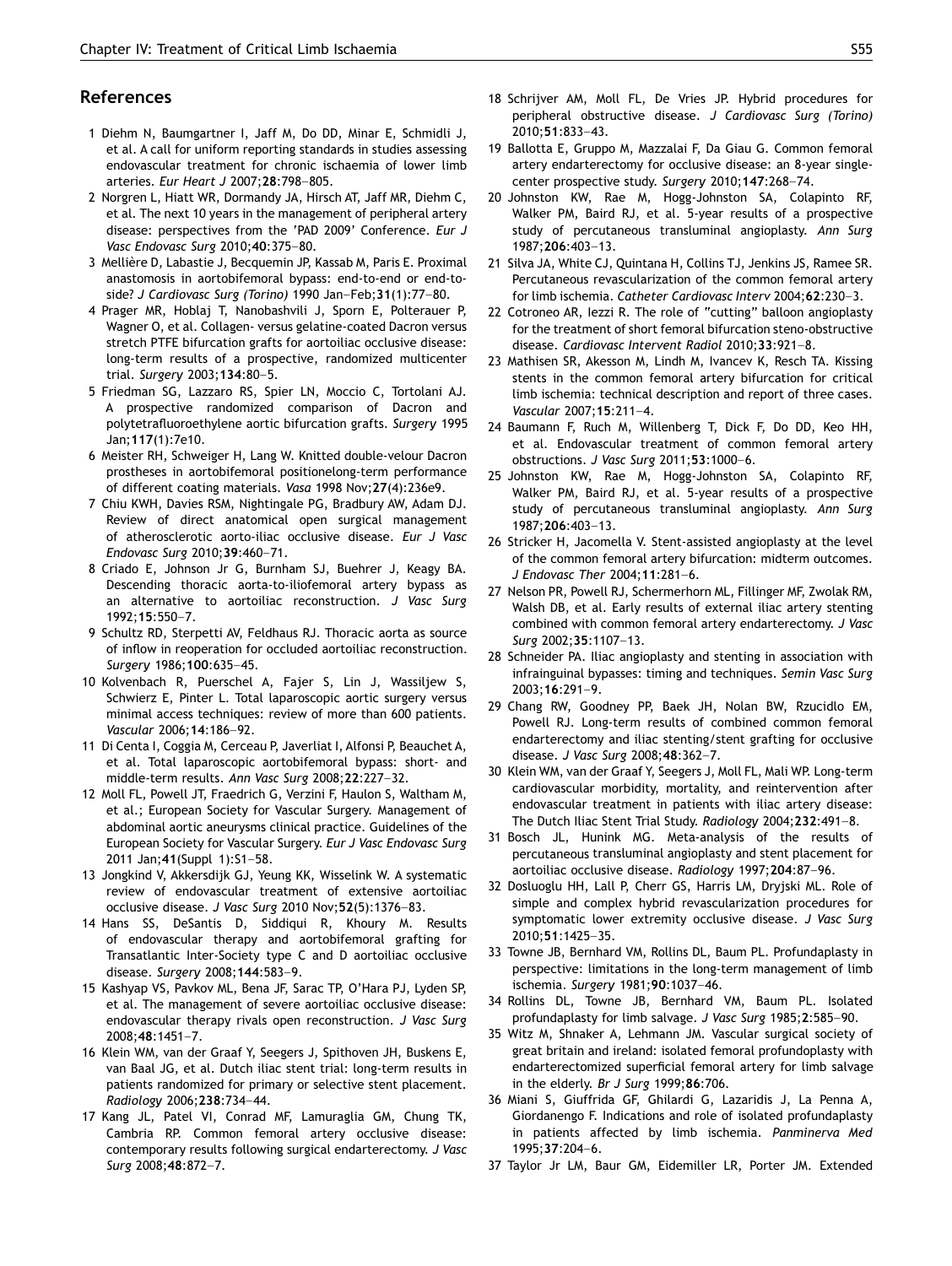profundaplasty. Indications and techniques with results of 46 procedures. Am J Surg 1981;141:539-42.

- 38 Dacie JE, Daniell SJ. The value of percutaneous transluminal angioplasty of the profunda femoris artery in threatened limb loss and intermittent claudication. Clin Radiol 1991;44:311-6.
- 39 Hoffmann U, Schneider E, Bollinger A. Percutaneous transluminal angioplasty (PTA) of the deep femoral artery. Vasa 1992;21:  $69 - 75.$
- 40 Varty K, London NJ, Ratliff DA, Bell PR, Bolia A. Percutaneous angioplasty of the profunda femoris artery: a safe and effective endovascular technique. Eur J Vasc Surg 1993;7:483-7.
- 41 Bulvas M, Chochola M, Herdová J, Urbanová R. Percutaneous transluminal angioplasty of the deep femoral artery. Cor Vasa 1993;35:183––7.
- 42 Silva JA, White CJ, Ramee SR, Collins TJ, Jenkins JS, Sabet S, et al. Percutaneous profundaplasty in the treatment of lower extremity ischemia: results of long-term surveillance. J Endovasc Ther 2001;8:75-82.
- 43 Diehm N, Savolainen H, Mahler F, Schmidli J, Do DD, Baumgartner I. Does deep femoral artery revascularization as an isolated procedure play a role in chronic critical limb ischemia? J Endovasc Ther 2004;11:119––24.
- 44 Dick P, Mlekusch W, Sabeti S, Amighi J, Schlager O, Haumer M, et al. Outcome after endovascular treatment of deep femoral artery stenosis: results in a consecutive patient series and systematic review of the literature. J Endovasc Ther 2006;13:221––8.
- 45 Donas KP, Pitoulias GA, Schwindt A, Schulte S, Camci M, Schlabach R, et al. Endovascular treatment of profunda femoris artery obstructive disease: nonsense or useful tool in selected cases? Eur J Vasc Endovasc Surg 2010;39:308-13.
- 46 Norgren L, Hiatt WR, Dormandy JA, Schulte S, Camci M, Schlabach R, et al. Inter-Society Consensus for the Management of Peripheral Arterial Disease (TASC II). Eur J Vasc Endovasc Surg 2007;33(Suppl 1):S1-75.
- 47 Kukkonen T, Korhonen M, Halmesmäki K, Lehti L, Tiitola M, Aho P, et al. Poor inter-observer agreement on the TASC II classification of femoropopliteal lesions. Eur J Vasc Endovasc Surg 2010 Feb;  $39(2):220-4.$
- 48 Zimmermann A, Wendorff H, Schuster T, Auer F, Berger H, Eckstein HH. Interobserver agreement of the TASC II classification for supra- and infrainguinal lesions. Eur J Vasc Endovasc Surg 2010;39:586––90.
- 49 Bradbury AW, Adam DJ, Bell J, Forbes JF, Fowkes FG, Gillespie I, et al.; BASIL trial Participants. Bypass versus Angioplasty in Severe Ischaemia of the Leg (BASIL) trial: A description of the severity and extent of disease using the Bollinger angiogram scoring method and the TransAtlantic Inter-Society Consensus II classification. J Vasc Surg 2010;51(5 Suppl):32S-42S.
- 50 Capek P, McLean GK, Berkowitz HD. Femoropopliteal angioplasty. Factors influencing long-term success. Circulation 1991;83:  $I70-80.$
- 51 Rueda CA, Nehler MR, Perry DJ, McLafferty RB, Casserly IP, Hiatt WR, et al. Patterns of artery disease in 450 patients undergoing revascularization for critical limb ischemia: implications for clinical trial design. J Vasc Surg 2008;47:  $995 - 9.$
- 52 Faglia E, Dalla Paola L, Clerici G, Clerissi J, Graziani L, Fusaro M, et al. Peripheral angioplasty as the first-choice revascularization procedure in diabetic patients with critical limb ischemia: prospective study of 993 consecutive patients hospitalized and followed between 1999 and 2003. Eur J Vasc Endovasc Surg 2005;29:620––7.
- 53 Muradin GS, Bosch JL, Stijnen T, Hunink MG. Balloon dilation and stent implantation for treatment of femoropopliteal arterial disease: meta-analysis. Radiology 2001 Oct; 221(1):137-45.
- 54 Dormandy JA, Rutherford RB. Management of peripheral arterial

disease (PAD). TASC Working Group. TransAtlantic Inter-Society Consensus (TASC). J Vasc Surg 2000; 31: S1-296.

- 55 Sabeti S, Schillinger M, Amighi J, Sherif C, Mlekusch W, Ahmadi R, et al. Primary patency of femoropopliteal arteries treated with nitinol versus stainless steel selfexpanding stents: propensity score-adjusted analysis. Radiology 2004;232:516––21.
- 56 Kawamura Y, Ishii H, Aoyama T, Tanaka M, Takahashi H, Kumada Y, et al. Nitinol stenting improves primary patency of the superficial femoral artery after percutaneous transluminal angioplasty in hemodialysis patients: a propensity-matched analysis. *J Vasc Surg* 2009;50:1057-62.
- 57 Henry M, Henry I, Klonaris C, Hugel M. Clinical experience with the OptiMed sinus stent in the peripheral arteries. J Endovasc Ther 2003;10:772-9.
- 58 Vogel TR, Shindelman LE, Nackman GB, Graham AM. Efficacious use of nitinol stents in the femoral and popliteal arteries. J Vasc Surg 2003:38:1178-84.
- 59 Mewissen MW. Self-expanding nitinol stents in the femoropopliteal segment: technique and mid-term results. Tech Vasc Interv Radiol 2004;7:2––5.
- 60 Laird JR, Katzen BT, Scheinert D, Lammer J, Carpenter J, Buchbinder M, et al. Nitinol stent implantation versus balloon angioplasty for lesions in the superficial femoral artery and proximal popliteal artery: twelve-month results from the RESILIENT randomized trial. Circ Cardiovasc Interv 2010;3:267––76.
- 61 Dick P, Wallner H, Sabeti S, Loewe C, Mlekusch W, Lammer J, et al. Balloon angioplasty versus stenting with nitinol stents in intermediate length superficial femoral artery lesions. Catheter Cardiovasc Interv 2009;74:1090––5.
- 62 Schillinger M, Sabeti S, Loewe C, Dick P, Amighi J, Mlekusch W, et al. Balloon angioplasty versus implantation of nitinol stents in the superficial femoral artery. N Engl J Med 2006;354:1879––88.
- 63 Schillinger M, Sabeti S, Dick P, Amighi J, Mlekusch W, Schlager O, et al. Sustained benefit at 2 years of primary femoropopliteal stenting compared with balloon angioplasty with optional stenting. Circulation 2007;115:2745––9.
- 64 Krankenberg H, Schlüter M, Steinkamp HJ, Bürgelin K, Scheinert D, Schulte KL, et al. Nitinol stent implantation versus percutaneous transluminal angioplasty in superficial femoral artery lesions up to 10 cm in length: the femoral artery stenting trial (FAST). Circulation 2007;116:285-92.
- 65 Hu H, Zhang H, He Y, Jin W, Tian L, Chen X, et al. Endovascular nitinol stenting for long occlusive disease of the superficial femoral artery in critical limb ischemia: a single-center, midterm result. Ann Vasc Surg 2011;25:210-6.
- 66 Surowiec SM, Davies MG, Eberly SW, Rhodes JM, Illig KA, Shortell CK, et al. Percutaneous angioplasty and stenting of the superficial femoral artery. J Vasc Surg 2005;41:269-78.
- 67 Ihnat DM, Duong ST, Taylor ZC, Leon LR, Mills JL Sr, Goshima KR, et al. Contemporary outcomes after superficial femoral artery angioplasty and stenting: the influence of TASC classification and runoff score. J Vasc Surg 2008;47:967-74.
- 68 Kasapis C, Henke PK, Chetcuti SJ, Koenig GC, Rectenwald JE, Krishnamurthy VN, et al. Routine stent implantation vs. percutaneous transluminal angioplasty in femoropopliteal artery disease: a meta-analysis of randomized controlled trials. Eur Heart J 2009 Jan; 30(1): 44-55.
- 69 Han DK, Shah TR, Ellozy SH, Vouyouka AG, Marin ML, Faries PL. The success of endovascular therapy for all TransAtlantic Society Consensus graded femoropopliteal lesions. Ann Vasc Surg 2011;  $25:15-24.$
- 70 Taneja M, Tay KH, Dewan A, Sebastian MG, Pasupathy S, Lin SE, et al. Bare nitinol stent enabled recanalization of long-segment, chronic total occlusion of superficial femoral and adjacent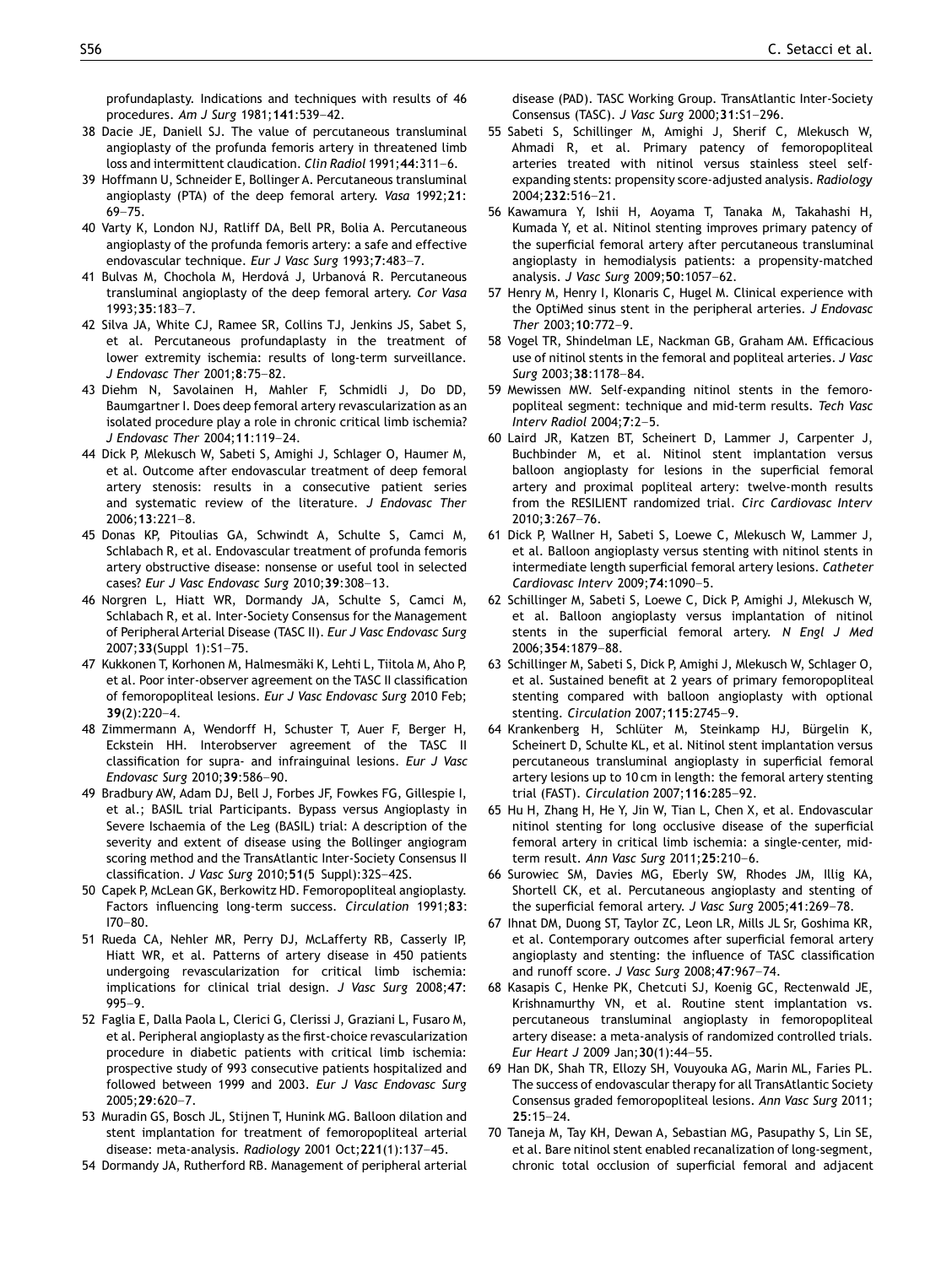proximal popliteal artery in diabetic patients presenting with critical limb ischemia. Cardiovasc Revasc Med 2010;11:232-5.

- 71 Hartung O, Otero A, Dubuc M, Boufi M, Barthelemy P, Aissi K, et al. Efficacy of Hemobahn in the treatment of superficial femoral artery lesions in patients with acute or critical ischemia: a comparative study with claudicants. Eur J Vasc Endovasc Surg  $2005:30:300-6$ .
- 72 Railo M, Roth WD, Edgren J, Biancari F, Ikonen T, Albäck A, et al. Preliminary results with endoluminal femoropopliteal thrupass. Ann Chir Gynaecol 2001;90:15-8.
- 73 Lepäntalo M, Laurila K, Roth WD, Rossi P, Lavonen J, Mäkinen K, et al.; Scandinavian Thrupass Study Group. PTFE bypass or thrupass for superficial femoral artery occlusion? A randomised controlled trial. Eur J Vasc Endovasc Surg 2009;37:578-84.
- 74 Bauermeister G. Endovascular stent-grafting in the treatment of superficial femoral artery occlusive disease. J Endovasc Ther 2001;8:315––20.
- 75 Kedora J, Hohmann S, Garrett W, Munschaur C, Theune B, Gable D. Randomized comparison of percutaneous Viabahn stent grafts vs prosthetic femoral-popliteal bypass in the treatment of superficial femoral arterial occlusive disease. J Vasc Surg  $2007:45:10-6.$
- 76 Alimi YS, Hakam Z, Hartung O, Boufi M, Barthèlemy P, Aissi K, et al. Efficacy of Viabahn in the treatment of severe superficial femoral artery lesions: which factors influence long-term patency? Eur J Vasc Endovasc Surg 2008;35:346-52.
- 77 Farraj N, Srivastava A, Pershad A. One-year outcomes for recanalization of long superficial femoral artery chronic total occlusions with the Viabahn stent graft. J Invasive Cardiol 2009;21:278––81.
- 78 McQuade K, Gable D, Hohman S, Pearl G, Theune B. Randomized comparison of ePTFE/nitinol self-expanding stent graft vs prosthetic femoral-popliteal bypass in the treatment of superficial femoral artery occlusive disease. J Vasc Surg 2009;49:109––15, 116.
- 79 Saxon RR, Dake MD, Volgelzang RL, Katzen BT, Becker GJ. Randomized, multicenter study comparing expanded polytetrafluoroethylene-covered endoprosthesis placement with percutaneous transluminal angioplasty in the treatment of superficial femoral artery occlusive disease. J Vasc Interv Radiol 2008;19:823––32.
- 80 Saxon RR, Coffman JM, Gooding JM, Ponec DJ. Long-term patency and clinical outcome of the Viabahn stent-graft for femoropopliteal artery obstructions. J Vasc Interv Radiol 2007;18:1341––9.
- 81 Duda SH, Bosiers M, Lammer J, Scheinert D, Zeller T, Oliva V, et al. Drug-eluting and bare nitinol stents for the treatment of atherosclerotic lesions in the superficial femoral artery: longterm results from the SIROCCO trial. J Endovasc Ther 2006;13:  $701 - 10$ .
- 82 Duda SH, Bosiers M, Lammer J, Scheinert D, Zeller T, Tielbeek A, et al. Sirolimus-eluting versus bare nitinol stent for obstructive superficial femoral artery disease: the SIROCCO II trial. J Vasc Interv Radiol 2005 Mar; 16(3): 331-8.
- 83 Lammer J, Bosiers M, Zeller T, Schillinger M, Boone E, Zaugg MJ, et al. First clinical trial of nitinol self-expanding everolimuseluting stent implantation for peripheral arterial occlusive disease. J Vasc Surg 2011 Aug; 54(2): 394-401.
- 84 Met R, Van Lienden KP, Koelemay MJ, Bipat S, Legemate DA, Reekers JA. Subintimal angioplasty for peripheral arterial occlusive disease: a systematic review. Cardiovasc Intervent Radiol 2008;31:687––97.
- 85 Bolia A. Subintimal angioplasty in lower limb ischaemia. J Cardiovasc Surg (Torino) 2005;46:385-94.
- 86 Setacci C, Chisci E, de Donato G, Setacci F, Iacoponi F, Galzerano G. Subintimal angioplasty with the aid of a re-entry

device for TASC C and D lesions of the SFA. Eur J Vasc Endovasc Surg 2009;38:76-87.

- 87 Joels CS, York JW, Kalbaugh CA, Cull DL, Langan 3rd EM, Taylor SM. Surgical implications of early failed endovascular intervention of the superficial femoral artery. J Vasc Surg 2008;47:562––5.
- 88 Gur I, Lee W, Akopian G, Rowe VL, Weaver FA, Katz SG. Clinical outcomes and implications of failed infrainguinal endovascular stents. J Vasc Surg 2011;53:658-67.
- 89 Ryer EJ, Trocciola SM, DeRubertis B, Lam R, Hynecek RL, Karwowski J, et al. Analysis of outcomes following failed endovascular treatment of chronic limb ischemia. Ann Vasc Surg 2006;20:440––6.
- 90 Pereira CE, Albers M, Romiti M, Brochado-Neto FC, Pereira CA. Meta-analysis of femoropopliteal bypass grafts for lower extremity arterial insufficiency. J Vasc Surg 2006;44:510-7.
- 91 De LN, Brochado-Neto FC, Romiti M, Kikuchi M, dos Reis JM, Durazzo AE, et al. Preferential use of nonreversed vein grafts in above-knee femoropopliteal bypasses for critical ischemia: midterm outcome. Ann Vasc Surg 2008;22:668––75.
- 92 Arvela E, Söderström M, Albäck A, Aho PS, Venermo M, Lepäntalo M. Arm vein conduit vs prosthetic graft in infrainguinal revascularization for critical leg ischemia. J Vasc Surg 2010;52:616-23.
- 93 Adam DJ, Beard JD, Cleveland T, Bell J, Bradbury AW, Forbes JF, et al. Bypass versus angioplasty in severe ischaemia of the leg (BASIL): multicentre, randomised controlled trial. Lancet 2005;366:1925––34.
- 94 Bradbury AW, Adam DJ, Bell J, Forbes JF, Fowkes FG, Gillespie I, et al. Bypass versus Angioplasty in Severe Ischaemia of the Leg (BASIL) trial: Analysis of amputation free and overall survival by treatment received. J Vasc Surg 2010;51:18S-31S.
- 95 Bradbury AW, Adam DJ, Bell J, Forbes JF, Fowkes FG, Gillespie I, et al. Bypass versus Angioplasty in Severe Ischaemia of the Leg (BASIL) trial: An intention-to-treat analysis of amputation-free and overall survival in patients randomized to a bypass surgeryfirst or a balloon angioplasty-first revascularization strategy. J Vasc Surg 2010;51:5S––17S.
- 96 Korhonen M, Biancari F, Söderström M, Arvela E, Halmesmäki K, Albäck A, et al. Femoropopliteal balloon angioplasty vs. bypass surgery for CLI: a propensity score analysis. Eur J Vasc Endovasc Surg 2011;41:378-84.
- 97 Schanzer A, Owens CD, Conte MS, Belkin M. Superficial femoral artery percutaneous intervention is an effective strategy to optimize inflow for distal origin bypass grafts. J Vasc Surg 2007; 45:740-3.
- 98 Lantis J, Jensen M, Benvenisty A, Mendes D, Gendics C, Todd G. Outcomes of combined superficial femoral endovascular revascularization and popliteal to distal bypass for patients with tissue loss. Ann Vasc Surg 2008;22:366––71.
- 99 Schneider PA, Caps MT, Ogawa DY, Hayman ES. Intraoperative superficial femoral artery balloon angioplasty and popliteal to distal bypass graft: an option for combined open and endovascular treatment of diabetic gangrene. J Vasc Surg 2001;33:955––62.
- 100 Rosenthal D, Martin JD, Smeets L, Devries JP, Gisbertz S, Wellons ED, et al. Remote superficial femoral artery endarterectomy and distal aSpire stenting: results of a multinational study at three-year follow-up. J Cardiovasc Surg (Torino) 2006;47:385––91.
- 101 Gisbertz SS, Ramzan M, Tutein Nolthenius RP, van der Laan L, Overtoom TT, Moll FL, et al. Short-term results of a randomized trial comparing remote endarterectomy and supragenicular bypass surgery for long occlusions of the superficial femoral artery [the REVAS trial]. Eur J Vasc Endovasc Surg 2009;37:68-76.
- 102 Werk M, Langner S, Reinkensmeier B, Boettcher HF, Tepe G,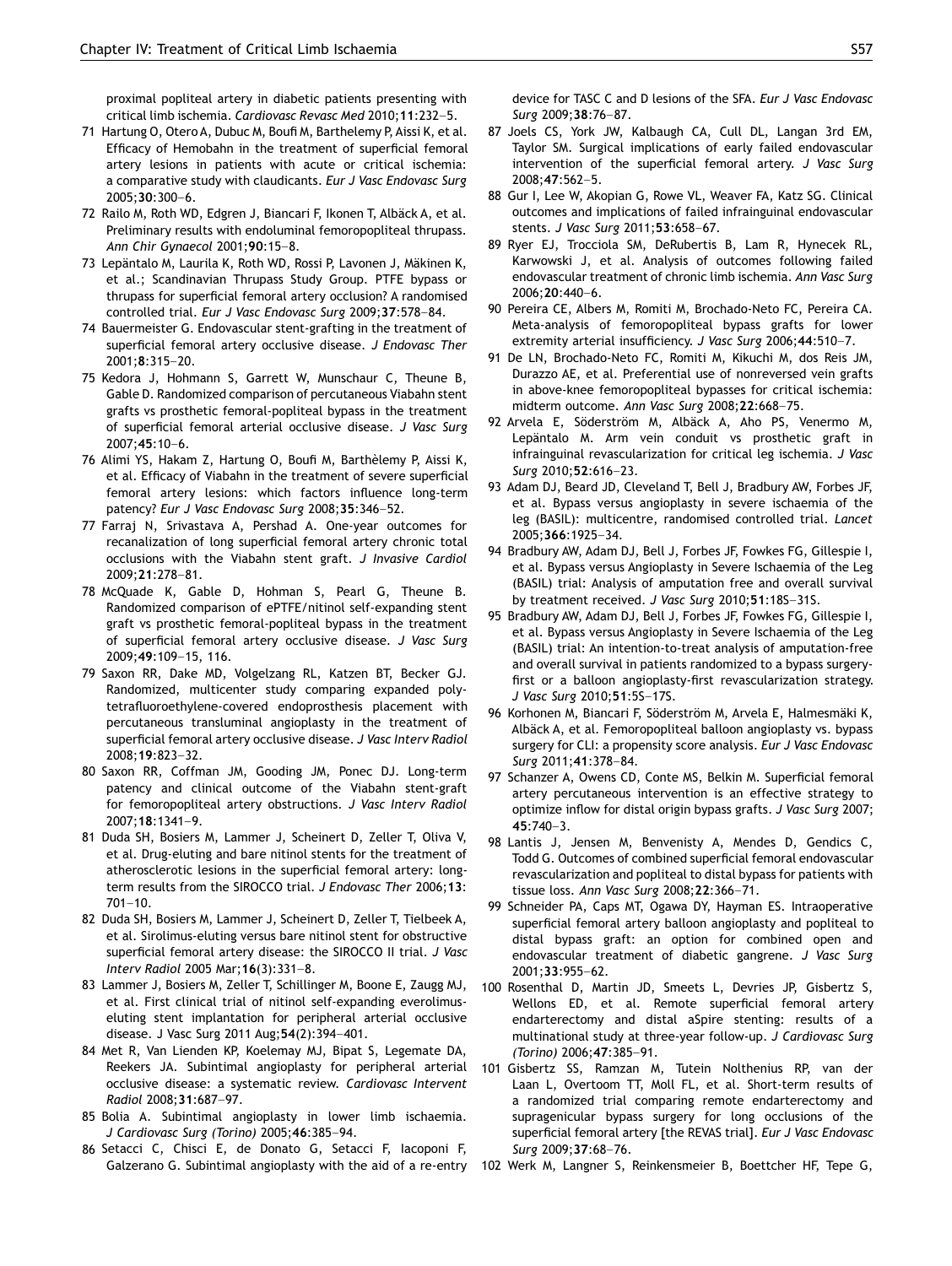Dietz U, et al. Inhibition of restenosis in femoropopliteal arteries: paclitaxel-coated versus uncoated balloon: femoral paclitaxel randomized pilot trial. Circulation 2008 Sep 23; 118(13):1358-65.

- 103 Tepe G, Zeller T, Albrecht T, Heller S, Schwarzwälder U, Beregi JP, Claussen CD, et al. Local delivery of paclitaxel to inhibit restenosis during angioplasty of the leg. N Engl J Med 2008 Feb 14;358(7):689-99.
- 104 Gonzalo B, Solanich T, Bellmunt S, Herranz C, González E, Arnedo G, et al. Cryoplasty as endovascular treatment in the femoropopliteal region: hemodynamic results and follow-up at one year. Ann Vasc Surg 2010; 24:680-5.
- 105 Spiliopoulos S, Katsanos K, Karnabatidis D, Diamantopoulos A, Kagadis GC, Christeas N, et al. Cryoplasty versus conventional balloon angioplasty of the femoropopliteal artery in diabetic patients: long-term results from a prospective randomized single-center controlled trial. Cardiovasc Intervent Radiol 2010;33:929––38.
- 106 Laird JR, Zeller T, Gray BH, Scheinert D, Vranic M, Reiser C, et al. Limb salvage following laser-assisted angioplasty for critical limb ischemia: results of the LACI multicenter trial. J Endovasc Ther  $2006:13:1-11$ .
- 107 Laird Jr J, Reiser C, Biamino G, Zeller T. Excimer laser assisted angioplasty for the treatment of critical limb ischemia. J Cardiovasc Surg (Torino) 2004;45:239-48.
- 108 Conte MS, Bandyk DF, Clowes AW, Moneta GL, Seely L, Lorenz TJ, et al.; PREVENT III Investigators. Results of PREVENT III: a multicenter, randomized trial of edifoligide for the prevention of vein graft failure in lower extremity bypass surgery. J Vasc Surg 2006 Apr; 43(4): 742 - 51; discussion 751.
- 109 Conte MS, Geraghty PJ, Bradbury AW, Hevelone ND, Lipsitz SR, Moneta GL, et al. Suggested objective performance goals and clinical trial design for evaluating catheter-based treatment of critical limb ischemia. J Vasc Surg 2009;50:1462-73.e1-3.
- 110 Veith FJ, Gupta SK, Samson RH, Flores SW, Janko G, Scher LA. Superficial femoral and popliteal arteries as inflow sites for distal bypasses. Surgery 1981;90:980-90.
- 111 Albers M, Romiti M, Brochado-Neto FC, De Luccia N, Pereira CA. Meta-analysis of popliteal-to-distal vein bypass grafts for critical ischemia. J Vasc Surg 2006 Mar; 43(3): 498-503.
- 112 Albers M, Romiti M, Pereira CA, Antonini M, Wulkan M. Metaanalysis of allograft bypass grafting to infrapopliteal arteries. Eur J Vasc Endovasc Surg 2004 Nov; 28(5): 462-72.
- 113 Albers M, Romiti M, Brochado-Neto FC, Pereira CA.Meta-analysis of alternate autologous vein bypass grafts to infrapopliteal arteries. J Vasc Surg 2005 Sep; 42(3): 449-55.
- 114 Leshnower BG, Leshnower LE, Leshnower AC. Adjunctive uses of the radial artery for emergency infrapopliteal bypass in patients presenting with acute limb-threatening ischemia. Vasc Endovasc Surg 2007;41:348-51.
- 115 Teodorescu VJ, Chun JK, Morrisey NJ, Faries PL, Hollier LH, Marin ML. Radial artery flow-through graft: a new conduit for limb salvage. J Vasc Surg 2003;37:816-20.
- 116 Albers M, Battistella VM, Romiti M, Rodrigues AA, Pereira CA. Meta-analysis of polytetrafluoroethylene bypass grafts to infrapopliteal arteries. J Vasc Surg 2003 Jun;37(6):1263––9.
- 117 Woelfle KD, Bruijnen H, Reeps C, Reutemann S, Wack C, Campbell P, et al. Tibioperoneal arterial lesions and critical foot ischaemia: successful management by the use of short vein grafts and percutaneous transluminal angioplasty. Vasa 2000;29:207––14.
- 118 Haider SN, Kavanagh EG, Forlee M, Colgan MP, Madhavan P, Moore DJ, et al. Two-year outcome with preferential use of infrainguinal angioplasty for critical ischemia. J Vasc Surg 2006;43:504––12.
- 119 Kudo T, Chandra FA, Ahn SS. The effectiveness of percutaneous

transluminal angioplasty for the treatment of critical limb ischemia: a 10-year experience. J Vasc Surg 2005;41:423-35.

- 120 Bosiers M, Hart JP, Deloose K, Verbist J, Peeters P. Endovascular therapy as the primary approach for limb salvage in patients with critical limb ischemia: experience with 443 infrapopliteal procedures. Vascular 2006;14:63-9.
- 121 Gandini R, Pipitone V, Stefanini M, Maresca L, Spinelli A, Colangelo V, et al. The "Safari" technique to perform difficult subintimal infragenicular vessels. Cardiovasc Intervent Radiol 2007 May-Jun; 30(3): 469-73.
- 122 Montero-Baker M, Schmidt A, Bräunlich S, Ulrich M, Thieme M, Biamino G, et al. Retrograde approach for complex popliteal and tibioperoneal occlusions. J Endovasc Ther 2008 Oct; 15(5): 594-604.
- 123 Fusaro M, Dalla Paola L, Biondi-Zoccai G. Pedal-plantar loop technique for a challenging below-the-knee chronic total occlusion: a novel approach to percutaneous revascularization in critical lower limb ischemia. J Invasive Cardiol 2007  $Feb: 19(2):E34-7.$
- 124 Manzi M, Fusaro M, Ceccacci T, Erente G, Dalla Paola L, Brocco E. Clinical results of below-the knee intervention using pedalplantar loop technique for the revascularization of foot arteries. J Cardiovasc Surg (Torino) 2009 Jun;50(3):331––7.
- 125 Kechagias A, Perälä J, Ylönen K, Mahar MA, Biancari F. Validation of the Finnvasc score in infrainguinal percutaneous transluminal angioplasty for critical lower limb ischemia. Ann Vasc Surg 2008;  $22:547 - 51.$
- 126 Arvela E, Söderström M, Korhonen M, Halmesmäki K, Albäck A, Lepäntalo M, et al. Finnvasc score and modified Prevent III score predict long-term outcome after infrainguinal surgical and endovascular revascularization for critical limb ischemia. Vasc Surg 2010;52:1218-25.
- 127 Söderström MI, Arvela EM, Korhonen M, Halmesmäki KH, Albäck AN, Biancari F, et al. Infrapopliteal percutaneous transluminal angioplasty versus bypass surgery as first-line strategies in critical leg ischemia: a propensity score analysis. Ann Surg 2010; 252: 765-73.
- 128 Arvela E, Venermo M, Söderström M, Korhonen M, Halmesmäki K, Albäck A, et al. Infrainguinal percutaneous transluminal angioplasty or bypass surgery in patients aged 80 years and older with critical leg ischaemia. Br J Surg 2011;98:518-26.
- 129 Romiti M, Albers M, Brochado-Neto FC, Durazzo AE, Pereira CA, De Luccia N. Meta-analysis of infrapopliteal angioplasty for chronic critical limb ischemia. J Vasc Surg 2008;47:975-81.
- 130 Dorros G, Hall P, Prince C. Successful limb salvage after recanalization of an occluded infrapopliteal artery utilizing a balloon expandable (Palmaz-Schatz) stent. Catheter Cardiovasc Diagn 1993; 28:83-8.
- 131 Feiring AJ, Wesolowski AA, Lade S. Primary stent-supported angioplasty for treatment of below-knee critical limb ischemia and severe claudication: early and one-year outcomes. J Am Coll Cardiol 2004;44:2307-14.
- 132 Rand T, Basile A, Cejna M, Fleischmann D, Funovics M, Gschwendtner M, et al. PTA versus carbofilm-coated stents in infrapopliteal arteries: pilot study. Cardiovasc Intervent Radiol 2006;29:29––38.
- 133 Rand T, Jahnke T, Lammer J, Rabbia C, Maynar M, Scheinert D, et al. Stents vs. PTA: infra-popliteal randomized trial [abstract]. In: Proceedings of the CIRSE Annual Meeting, September 13-17, 2008, Copenhagen, Denmark; p. 296.
- 134 Siablis D, Karnabatidis D, Katsanos K, Kagadis GC, Kraniotis P, Diamantopoulos A, et al. Sirolimus-eluting versus bare stents after suboptimal infrapopliteal angioplasty for critical limb ischemia: enduring 1-year angiographic and clinical benefit. J Endovasc Ther 2007; 14:241-50.
- 135 Bosiers M, Deloose K, Verbist J, Peeters P. Percutaneous transluminal angioplasty for treatment of "below-the-knee"